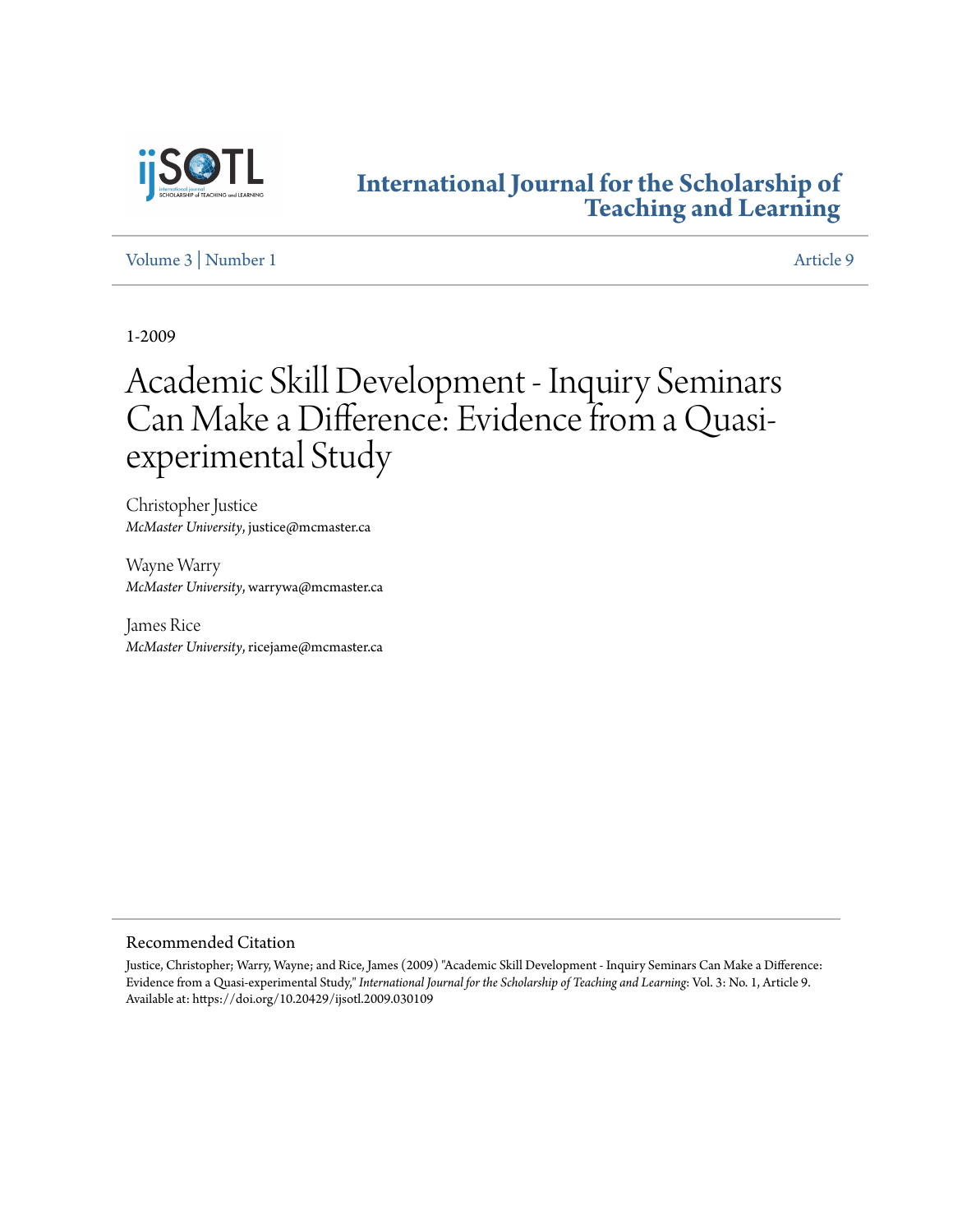## Academic Skill Development - Inquiry Seminars Can Make a Difference: Evidence from a Quasi-experimental Study

## **Abstract**

This paper examines whether a single first-year inquiry-based seminar can have a lasting impact on students' academic skills. Fifty-four Inquiry students and 71 comparable students participated in three performance tests: a research skills exercise; an evaluation of oral presentation ability; and a test of critical reasoning and teamwork skills. In addition, participants completed a questionnaire focusing on learning approaches and experiences. The study demonstrates the feasibility of measuring long-term effects of relatively small educational interventions. Findings indicate that although universities may not be developing the skills they assume, a single first-year inquiry seminar can have far reaching effects on academic skill development and these skills are typically lasting.

#### **Keywords**

Inquiry, Inquiry-based learning, Quasi-experimental study, Academic skills, First-year seminar

#### **Creative Commons License**

**[Creative](https://creativecommons.org/licenses/by-nc-nd/4.0/)** 

**This work is licensed under a** [Creative Commons Attribution-Noncommercial-No Derivative Works 4.0](https://creativecommons.org/licenses/by-nc-nd/4.0/) Atternution-Noncommercial-No Derivative **Works** 4.0 License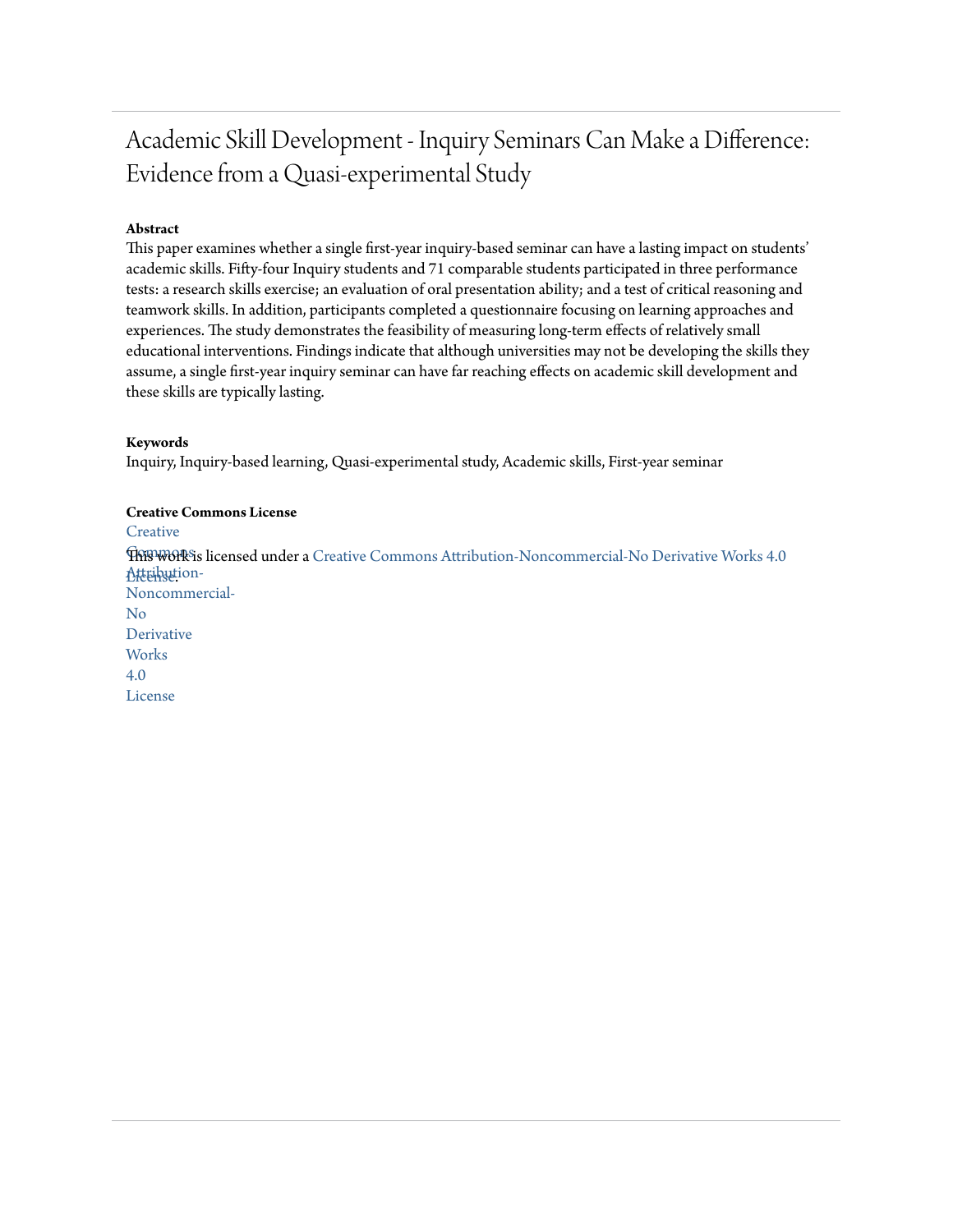## **Academic Skill Development - Inquiry Seminars Can Make a Difference: Evidence from a Quasi-experimental Study**

## **Christopher Justice**

McMaster University Hamilton, Ontario, Canada [justice@mcmaster.ca](mailto:justice@mcmaster.ca)

## **James Rice** (Professor Emeritus) McMaster University Hamilton, Ontario, Canada [ricejame@mcmaster.ca](mailto:ricejame@mcmaster.ca)

## **Wayne Warry** McMaster

University Hamilton, Ontario, Canada [warrywa@mcmaster.ca](mailto:warrywa@mcmaster.ca)

## **Abstract**

This paper examines whether a single first-year inquiry-based seminar can have a lasting impact on students' academic skills. Fifty-four Inquiry students and 71 comparable students participated in three performance tests: a research skills exercise; an evaluation of oral presentation ability; and a test of critical reasoning and teamwork skills. In addition, participants completed a questionnaire focusing on learning approaches and experiences. The study demonstrates the feasibility of measuring long-term effects of relatively small educational interventions. Findings indicate that although universities may not be developing the skills they assume, a single first-year inquiry seminar can have far reaching effects on academic skill development and these skills are typically lasting

**Keywords**: Inquiry; inquiry-based learning; quasi-experimental study; academic skills; first-year seminar

## **Introduction**

The last twenty years has seen increased criticisms of higher educational practice and calls to reform undergraduate programs (e.g. Barr and Tagg, 1995, Boyer Commission, 1998, Bok, 2006). Universities have introduced approaches such as problem-based, experiential, service, and inquiry-based learning to engage students in the learning process and build academic skills. Barr and Tagg (1995) claimed these new innovations represent a paradigm shift from an instructional focus to an approach centered on active engagement and selfdirected learning. There has also been a growth in first-year *seminar* courses focused variously on easing the transition to higher education, introducing interdisciplinary themes, developing study and life management skills, and teaching intellectual skills necessary for academic success (Porter and Swing, 2006). In the United States, 90% of colleges and universities offer such first-year seminars to some of their students (Barefoot, 2002).

In order that resources are not wasted on developing courses which have unachievable goals in the time allotted (Bok 2006: 279), curricular design should be based not simply in worthy aims but also in evidence of interventional effectiveness. The shift in pedagogy from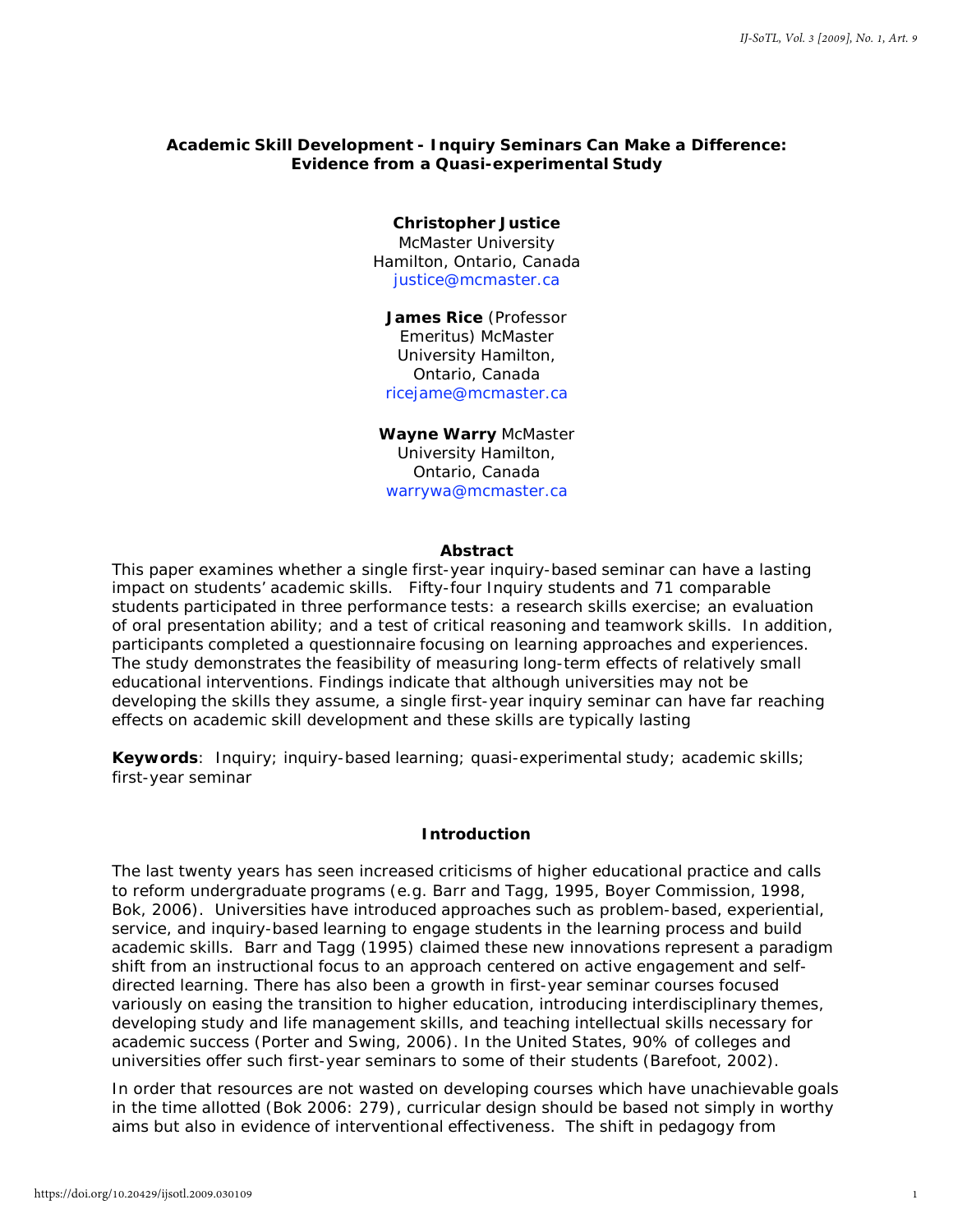instructor led to self directed learning has raised question about the efficacy of moving in this direction. Van Gelder describes how difficult it is to help students master critical thinking skills. He claims it is about as difficult as learning a new language requiring considerable time and effort (van Gelder, 2005: 42).

While difficult to generalize about the impact of individual first-year seminars, they have been linked to improved retention and improved academic performance measured by GPA and related indicators (e.g.; Fidler, 1991, Williford et. al., 2000-01, Porter and Swing, 2006, Justice et al, 2007). These measures have not explored whether the move to a new pedagogy has contributed to building intellectual and academic skills, or whether effects are significant and lasting -- a noteworthy question given the consensus that skills are best developed when integrated into substantive curricula as opposed to in separate modules (Jenkins & Pepper 1988; Shepherd 2000). Likewise, the effectiveness of inquiry pedagogy in enhancing learning and in producing lifelong learners is largely unexamined, as is the pedagogical significance of linking research and teaching for which inquiry learning may be an important modality (Brew, 1999, Healey, 2005).

The question asked in this paper is: **To what extent can a single first-year inquiry course provide students with academic skills and intellectual habits that will positively impact on their ability to learn?** To answer this question, we describe a quasi-experimental research project measuring the long-term effects (up to 5 years) on students' involvement in a first-year experimental inquiry course offered during the period 1998-2002 at McMaster University. During this time 768 first-year social science or kinesiology students enrolled in Inquiry 1SS3. A preliminary 2002 study of students' academic records comparing Inquiry and non-Inquiry students suggested the seminar had a positive effect on academic performance (Justice, Rice, Warry, & Laurie, 2007) as judged by grades and likelihood of finishing a degree. In order to examine these preliminary findings more deeply, a comprehensive research program was developed in 2004. The McMaster Innovative Learning Study (MILS) was established to examine the ways Inquiry students differed from non-Inquiry students and how these findings might explain differences in academic performance. This paper describes key findings of this study and explores the longer-term consequences associated with taking the inquiry seminar.

## **Inquiry – Pedagogical Objectives**

The intent of Inquiry 1SS3 was to encourage students to develop intellectual and academic skills which we hypothesize leads to active self-directed learners, with life-long learning skills who approach knowledge and understanding deeply, critically and reflectively. Figure 1 sets out the course objectives.

## **Figure 1**: Inquiry 1SS3 Course Objectives

Students were expected to develop their capacity in the following areas:

- being actively engaged and self-directed in academic research by:
	- o engaging a topic
	- o developing a good question
	- o anticipating the information needed to answer this question
	- o accessing and evaluating information
	- o synthesizing information into knowledge
	- o communicating the inquiry process and new knowledge
	- evaluating success
- enjoying the learning process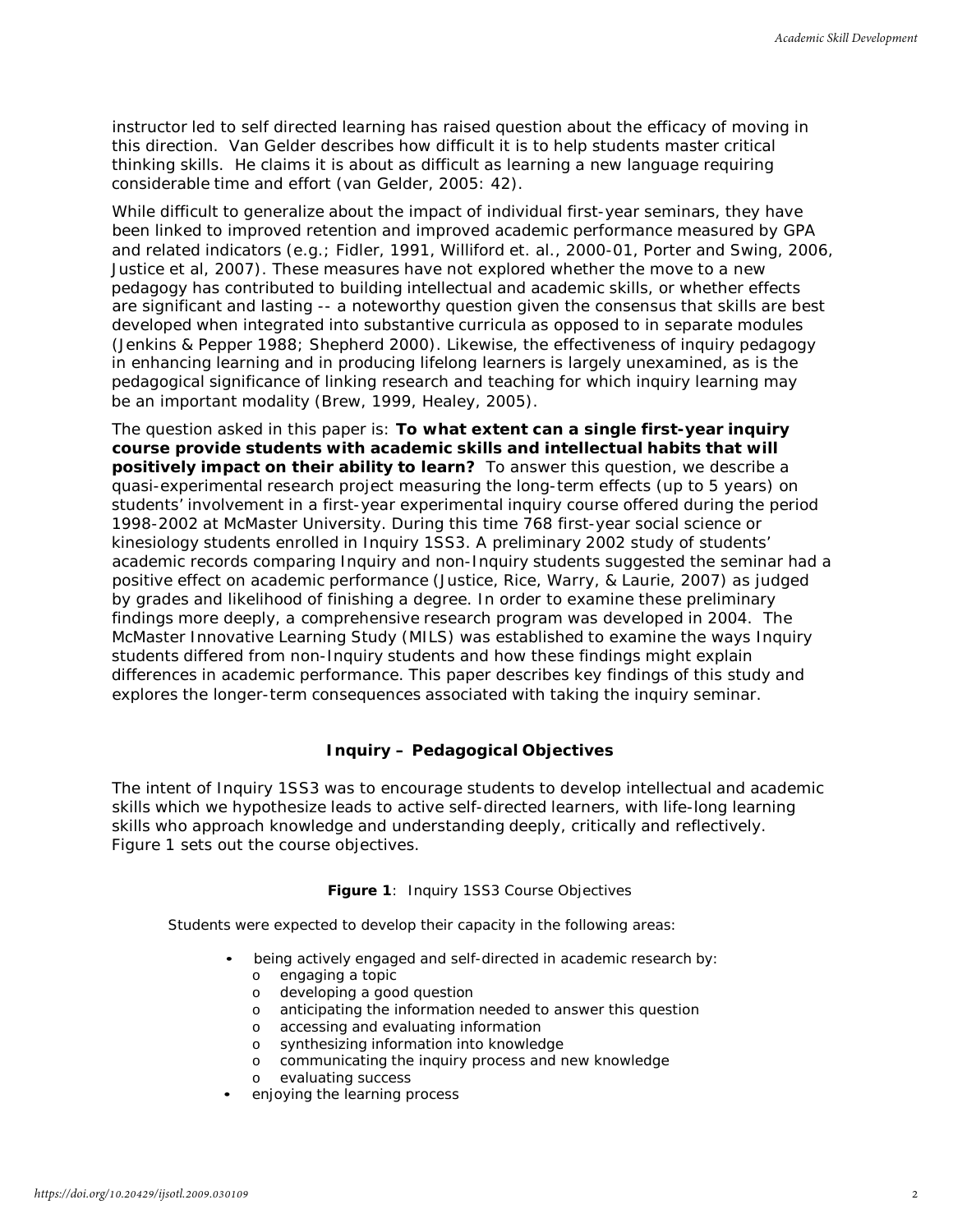- developing a deep approach to learning
- thinking critically
- reflecting on and evaluating their process as a learner
- learning in collaboration with others
- communicating effectively orally and in writing
- exploring the topical issues of social identity and representation

The Inquiry course design, learning exercises, assessment methods, and guidance given to instructors, are described in two previous publications (Justice, Warry, Cuneo, Inglis, Miller, Rice & Sammon. 2002; Justice, Rice, Warry, Inglis, Miller & Sammon 2007). Here, we summarise the pedagogical logic and those features of the course which are critical to interpreting the results of this study.

The pedagogical theory underlying Inquiry 1SS3 is that students will be more successful in a learning 'ecology' which has four critical features. First, students must be encouraged to explore compelling questions of their own design, with instructors animating this process, acting as resource people and skill developers. Second, necessary intellectual and academic skills need to be introduced at a time when they are required by students to further their inquiries. Third, the environment must be supportive of open-minded discussions, where students are encouraged to question their assumptions and critically assess information. Fourth, students require regular feedback and need to be graded in ways relevant to the skills and abilities underlying the inquiry process.

Inquiry 1SS3 was a limited-enrolment course taught in sections of 20 to 30 students. Sections used a common schedule, reading material, and process of assessment. The classes met for twelve three-hour concurrent evening sessions. All sections investigated aspects of a social science thematic question related to representation of Others. Within this theme, students developed their own individual questions. Weekly classes involved students learning to investigate their questions through the inquiry process represented in Figure 2. Class activities included instructor-guided skills exercises coinciding with the staged development of students' investigations. Skill development tasks were conducted in participatory learning groups of four or five students.



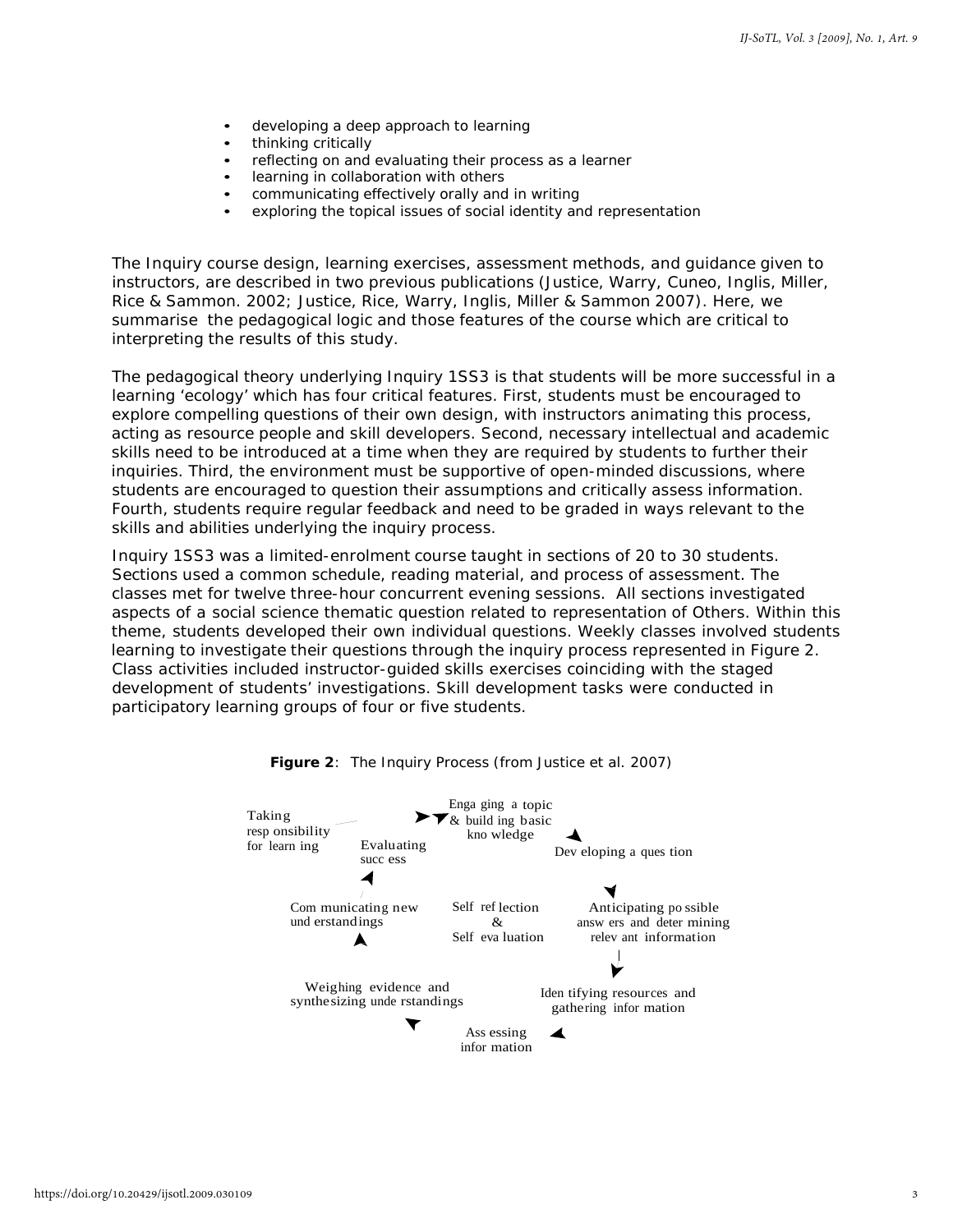## **Method of McMaster Innovative Learning Study**

## **Participants**

We offered students \$100.00 to participate in the study. Our goal was to recruit a sample of 80 participants who had taken Inquiry 1SS3 and 80 who had not (from the potential pool of 6244 candidates who had the opportunity to take Inquiry 1SS3 between 1998 and 2002). Students were told only that the study concerned innovative learning. In the end, 54 students who had had taken Inquiry 1SS3 (referred to as 'Inquiry students' or 'Inquiry group') and 71 students who had not taken Inquiry 1SS3 ('Non-Inquiry students' or 'Comparison group') completed the study.

We came to this study well aware of the complexities of conducting research on the living world. A true experiment was neither possible for ethical or practical reasons nor desirable as the presence of disinterested students would change the educational environment. As students were not randomly assigned to the intervention, any measured differences between Inquiry and Non-Inquiry students are potentially related to either the effects of the course or to pre-existing differences between groups related to the self-selection process. We have approached this complexity by: 1) considering the potential for self-selection bias very thoroughly in the planning, execution, analysis and interpretation of the research; 2) clearly acknowledging that student self-selection creates concerns that there are unknown differences between groups including motivation ; 3) testing for these differences comparing the groups in all dimensions for which we have data; and 4) drawing inferences about the importance of potential pre- intervention group differences from the study results including questionnaire data and patterns of skill differences.

We tested several variables to see if there were differences between the study groups. As presented in Table 1, there are no meaningful differences between the study groups in gender, age or high school performance, nor in reported parents' income, student loans, or the highest degree student's had earned at the time of study. We cannot directly answer the important question of whether students who chose ISS3 were more academically motivated or not. However, any motivational difference is not reflected in either high school or firstyear university performance. Given the similarity between the two groups we felt the differences in performance between 1SS3 students and the comparison group were worth exploring in detail.

| Level          |          |      | <b>Means</b> |        |         |
|----------------|----------|------|--------------|--------|---------|
|                | % Female | Age  | HS English   | HS GPA | Level 1 |
|                |          |      |              |        | Avg.    |
| Non-Inquiry    | 82       | 19.2 | 77.0         | 79.5   | 6.9     |
| <b>Inquiry</b> | 74       | 19.1 | 79.3         | 79.8   | 7.0     |
| Total          | 78       | 19.2 | 78.1         | 79.6   | 6.9     |

**Table 1**. Comparison of variables between Inquiry and Non-Inquiry Students

## **Instruments**

We transformed course objectives (Figure 1) into output indicators to measure student's skills through three sets of exercises, each completed in a two hour period during a single day workshop. The first exercise tested students' academic research skills, including critical thinking and reading skills, question development, research planning, and information gathering. The second exercise evaluated student's videotaped presentations to a small audience. The third examined critical reasoning and teamwork ability. In addition, participants completed an online questionnaire exploring approaches to learning, academic and social activities, attitudes, perceptions, satisfaction, and self-perceived change during university.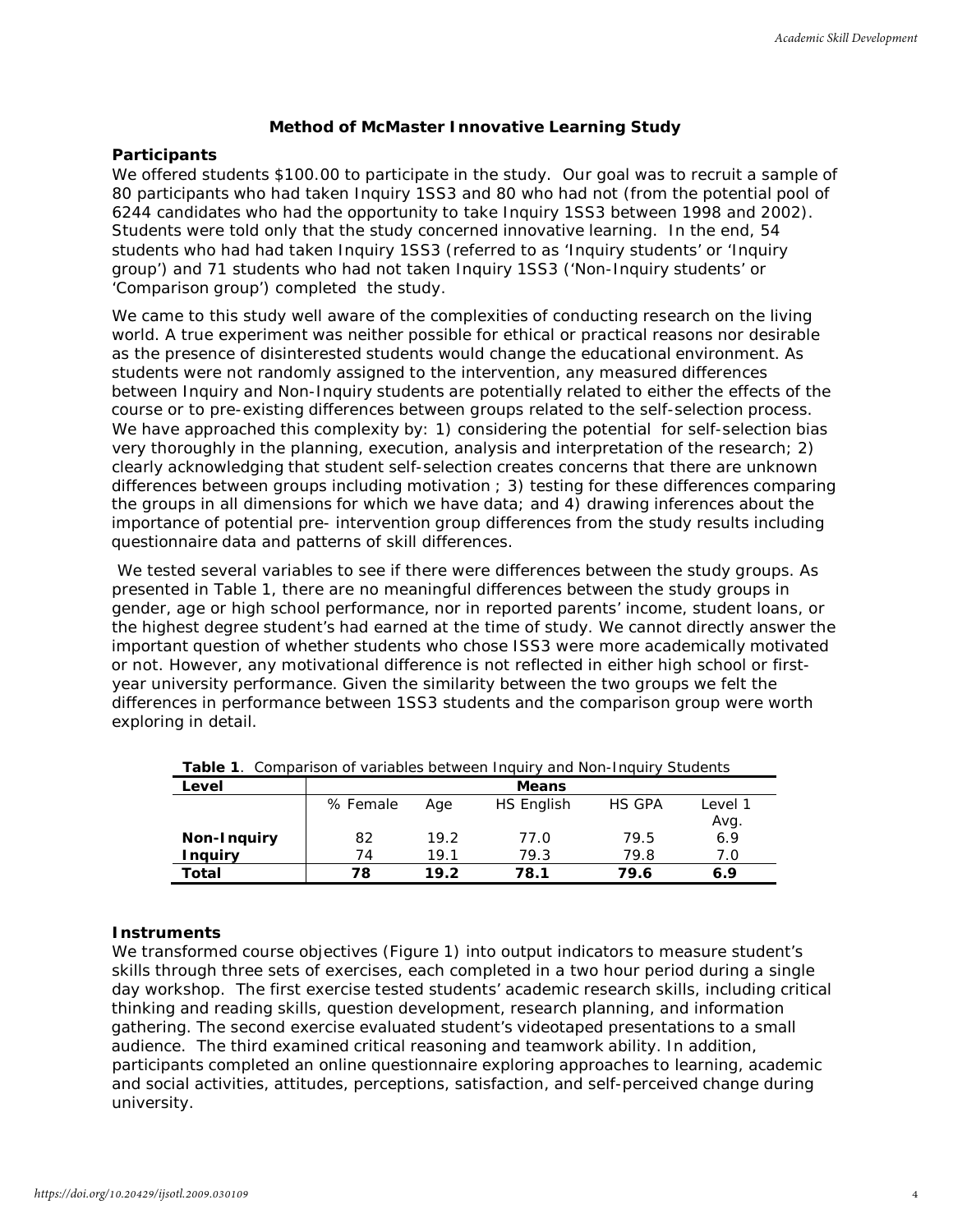## **Analysis Procedures**

To ensure objective assessment of students' performance, multiple blinded Raters who were educators from outside the university or extensively trained graduate students assessed the results of the exercises. Differences between study groups were compared using analysis of variance procedures. The main thrust of our statistical analysis is the calculation of effect size, a measure of the magnitude or importance of a treatment effect which is independent of the size of the sample using Cohens d (Cohen,1988). We also calculated probability value in the standard way, but this is not meant as a stand-alone test of differences. Because we were testing for the effects of a single course in the context of as many as 40 courses and after as many as five years, we did not expect to see large effects. In addition, because our analyses needed to control for university level, the added variance related to multiple instructors, and our small sample size, we expected to see low effect sizes and relatively high p. values. Though there are many results which are statistically significant according to the classical criteria of p<0.05, we decided to accept differences as *meaningful* if they have a minimum effect size of 0.2 (which Cohen considers to be a small effect) in combination with a reasonable probability value which, we judge to be 0.2.

Because we were testing skills generally developed at university, we also controlled for the number of courses a student had taken as a measure of time spent at university or university exposure. Students were grouped dichotomously into Lower-Level students (who had completed fewer than 84 units) and Upper-Level students (more than 84 units). Lower-Level students, on average, had about half the university experience compared to Upper-Level students: a difference of 53.2 units, or just less than two full years.

| <b>Table 2.</b> Comparison of variables between levels |  |  |
|--------------------------------------------------------|--|--|
|--------------------------------------------------------|--|--|

| Level              |          |         | <b>Means</b> |               |             |
|--------------------|----------|---------|--------------|---------------|-------------|
|                    | % Female | Aae $*$ | HS English   | <b>HS GPA</b> | Level 1 Avg |
| <b>Lower Level</b> | 78       | 19.1    | 77.4         | 79.4          | 6.7         |
| <b>Upper Level</b> | 79       | 19.2    | 78.6         | 799           | ר ד         |
| Total              | 78       | 19.2    | 78           | 79.6          | 6.9         |

\* Age when course was taken

As there are no cohort differences between dichotomous level groups (Table 2), we believe it is reasonable to conclude that when we compare skill levels between Lower and Upper-Level students (controlling for study group) we are seeing the effects of time spent at university. In the tables that follow, we compare performance differences between study groups with those between Lower-and Upper- Level students. This provides a sense of the relative strength of the effect of being in one or the other study group to the effect of being in university for two full years.

In the following tables, scores are reported as estimated marginal means scaled to percentiles. Bolded results are those we consider meaningful with effect size higher than 0.20 and p value of less than 0.20. Figures with Source labeled Group or Level are comparisons by study group and university level respectively. Figures with Source labeled Lower or Upper represent interactions of group and level.

#### **Questionnaire Results**

The questionnaire consisted of 140 questions related to approaches, attitudes to learning and experiences of university. Questions were designed to either discover any pre-existing differences between groups that might alternatively explain study effects or to measure change associated with having taken the Inquiry seminar.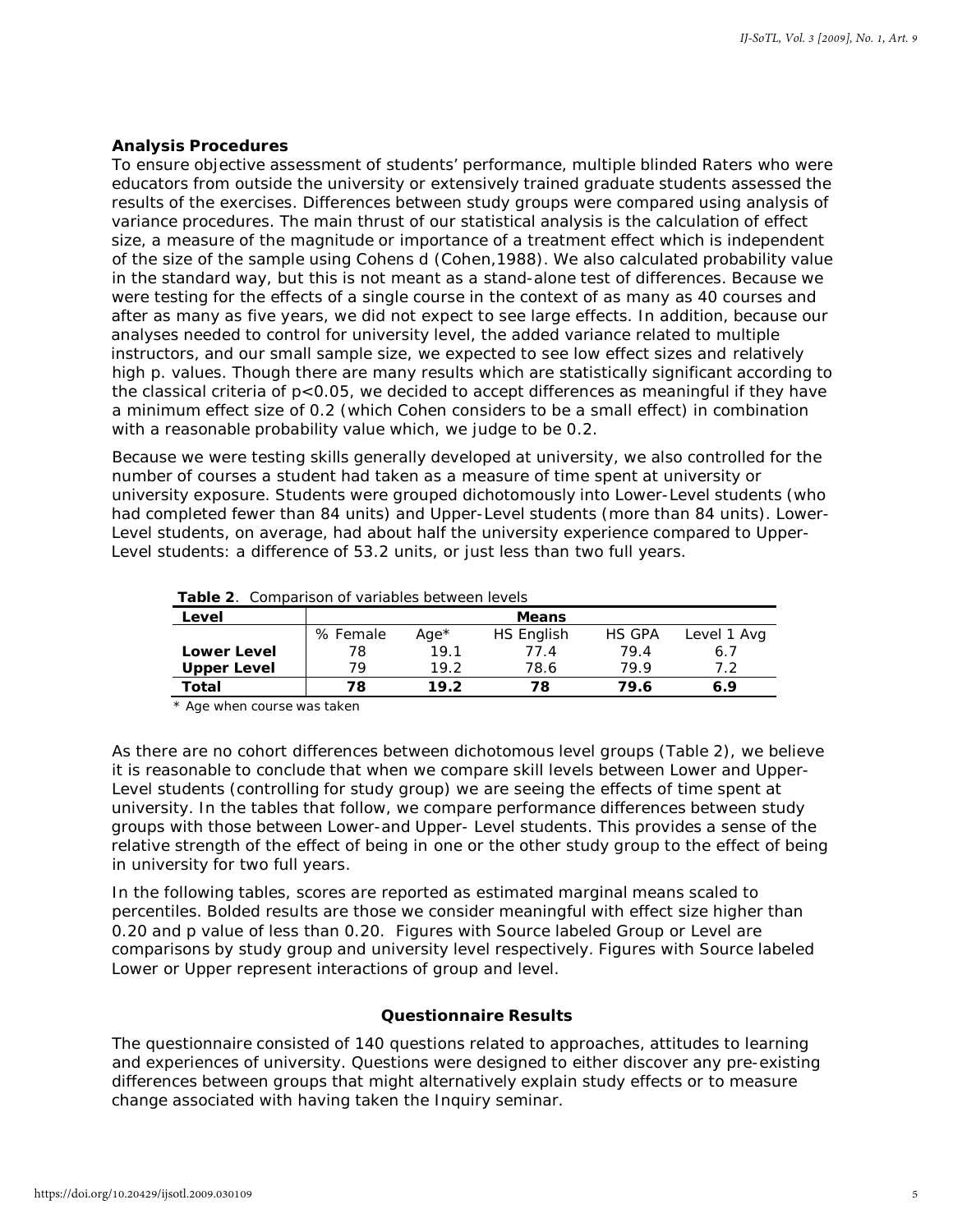The Revised Study Process Questionnaire Biggs, Kember & Leung, (2001) examines deep and surface approaches to learning. We found no main effects either between the Inquiry group and the Comparison group or between Lower and Upper-Level students. This suggests that neither being in the Inquiry seminar nor time spent at university has much of an impact on students' approach to learning. However, among Non Inquiry group more time spent at university is associated with a *decrease* in deep approach to learning suggesting the Inquiry seminar provided a small protective effect against a more general decrease in deep approach to learning.

| Table 3. Life Long Learning        |        |                                           |                |                |             |      |  |
|------------------------------------|--------|-------------------------------------------|----------------|----------------|-------------|------|--|
| Variable                           |        | <b>Estimated Marginal</b><br><b>Means</b> |                |                |             |      |  |
|                                    | Source | Non-<br>Inquiry                           | Inquiry        | Effect<br>size | $\mathsf F$ | p.   |  |
| Making Sense of Course<br>Material | Group  | 68.1                                      | 67.8           | .036           | .040        | .842 |  |
|                                    | Lower  | 67.4                                      | 66.6           | .072           | .128        | .721 |  |
|                                    | Upper  | 68.8                                      | 69.0           | .020           | .128        | .721 |  |
| Being Self-Directed                | Group  | 79.5                                      | 80.4           | .088           | .192        | .662 |  |
|                                    | Lower  | 80.4                                      | 83.8           | .246           | 1.688       | .196 |  |
|                                    | Upper  | 78.7                                      | 77.0           | .122           | 1.688       | .196 |  |
| Being Guided by Others             | Group  | 51.0                                      | 47.9           | .308           | 1.424       | .235 |  |
|                                    | Lower  | 53.5                                      | 45.5           | .574           | 3.826       | .053 |  |
|                                    | Upper  | 48.4                                      | 50.3           | .139           | 3.826       | .053 |  |
|                                    |        | Lower<br>Level                            | Upper<br>Level |                |             |      |  |
| Making Sense of Course<br>Material | Level  | 67.0                                      | 68.9           | .210           | 1.669       | .199 |  |
| Being Self-Directed                | Level  | 82.1                                      | 77.8           | .388           | 4.746       | .031 |  |
| Being Guided by Others             | Level  | 49.5                                      | 49.4           | .015           | .004        | .949 |  |

The Life Long Learning Scale (Knapper and Cropley 2000) showed a similar pattern. There were no main effects related to being in the Inquiry group nor to time spent in university. However, a factor analysis revealed three components: *Making Sense of Course Material*, *Being Self-Directed* and *Being Guided by Others* (Table 3), and we found meaningful effects in the component *Being Self-Directed*. Lower-Level students score higher than Upper-Level students suggesting that self-perception of being self-directed *diminishes* with time spent in university. Among Lower-Level students only, Inquiry students score meaningfully higher in *Being Self-Directed* than the Non-Inquiry students and lower in *Being Guided by Others*. This suggests that Inquiry 1SS3 had some positive effect on the self-perception of being a self-directed learner and a positive effect against the self-perception of being guided by others. However, this effect does not persist, perhaps because the university environment has an overall negative effect on the self-perception of development of life-long learning traits.

Other questionnaire items pertained to experiences in and engagement in both academic and non-academic activities. Results are shown in Table 4.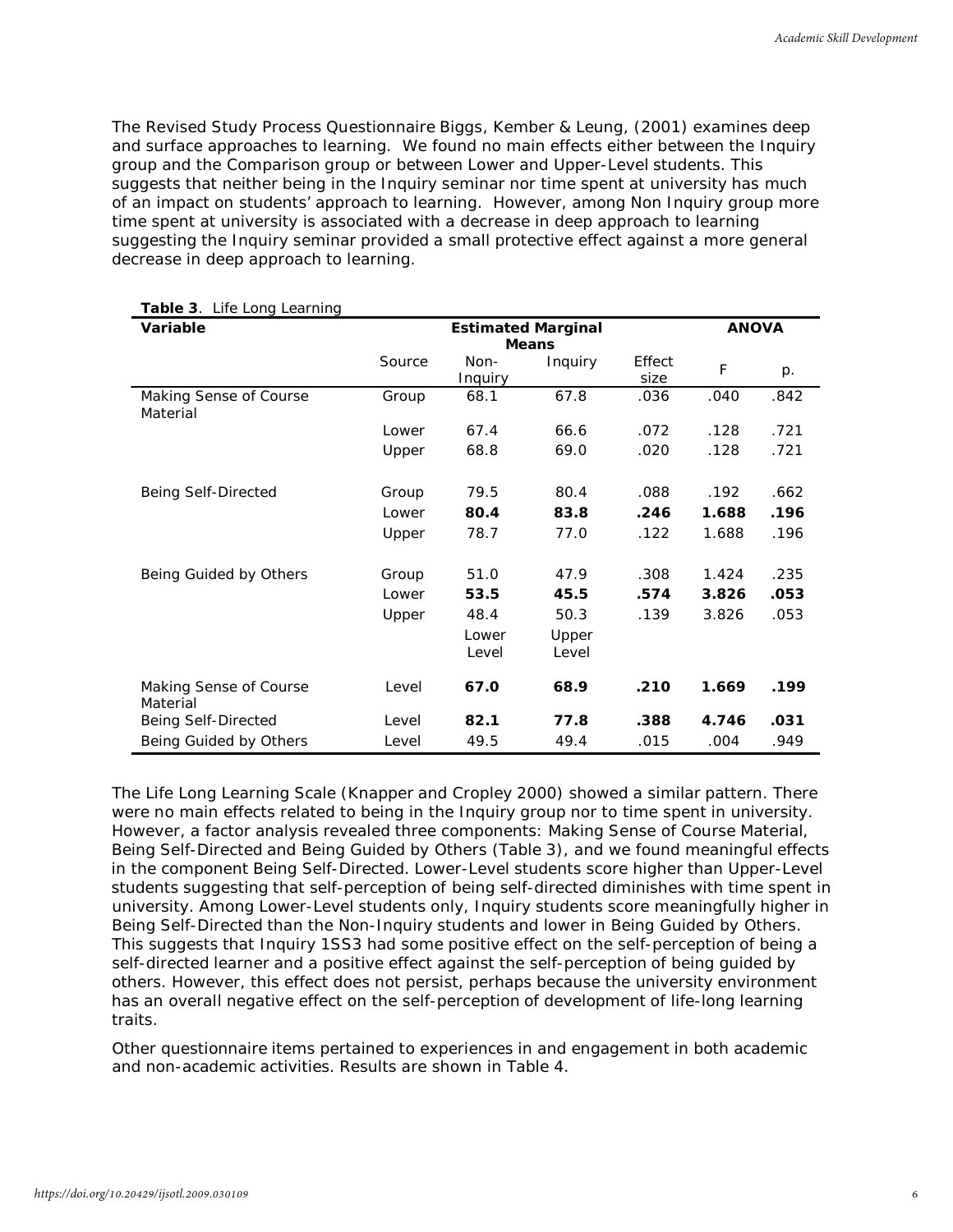| Variable                                  |        | <b>Estimated Marginal</b> | <b>Means</b>   |                | <b>ANOVA</b> |                |  |
|-------------------------------------------|--------|---------------------------|----------------|----------------|--------------|----------------|--|
|                                           | Source | Non-<br>Inauirv           | Inquiry        | Effect<br>size | F            | $\mathsf{D}$ . |  |
| Engagement                                |        |                           |                |                |              |                |  |
| Scholastic Engagement                     | Group  | 53.1                      | 52.6           | .048           | .070         | .792           |  |
| Scholastic Disengagement                  |        | 46.6                      | 42.4           | .215           | 1.396        | .240           |  |
| <b>Broad Scholastic Interest</b>          |        | 25.7                      | 29.9           | .246           | 1.815        | .180           |  |
| <b>Academic Community</b><br>Engagement   |        | 28.2                      | 31.9           | .196           | 1.153        | .285           |  |
| <b>Engagement with Professors</b>         |        | 27.7                      | 28.7           | .032           | .030         | .862           |  |
| Involvement in University life            |        | 50.7                      | 51.6           | .076           | .176         | .676           |  |
| Work and Family Activities                |        | 35.0                      | 27.6           | .354           | 3.763        | .055           |  |
| Rating of Experience                      |        |                           |                |                |              |                |  |
| Satisfaction with University              |        | 62.6                      | 61.9           | .049           | .071         | .790           |  |
| Skill development at University           |        | 77.9                      | 83.3           | .713           | 15.309       | .000           |  |
| Successful socialization at<br>University |        | 75.9                      | 74.2           | .123           | .452         | .503           |  |
| Would you still choose<br>McMaster?       |        | 82.0                      | 87.0           | .269           | 2.085        | .151           |  |
|                                           |        | Lower<br>Level            | Upper<br>Level |                |              |                |  |
| Engagement                                |        |                           |                |                |              |                |  |
| Scholastic Engagement                     | Level  | 49.8                      | 55.9           | .546           | 9.374        | .003           |  |
| Scholastic Disengagement                  |        | 46.6                      | 42.4           | .215           | 1.455        | .230           |  |
| <b>Broad Scholastic Interest</b>          |        | 26.1                      | 29.5           | .197           | 1.220        | .272           |  |
| Academic Community<br>Engagement          |        | 29.7                      | 30.3           | .031           | .031         | .861           |  |
| <b>Engagement with Professors</b>         |        | 18.4                      | 38.0           | .601           | 11.362       | .001           |  |
| Involvement in University life            |        | 49.1                      | 53.1           | .328           | 3.378        | .069           |  |
| Work and Family Activities                |        | 29.8                      | 32.8           | .143           | .640         | .425           |  |
| Rating of Experience                      |        |                           |                |                |              |                |  |
| Satisfaction with University              |        | 60.7                      | 63.9           | .209           | 1.378        | .243           |  |
| Skill development at Universit /          |        | 78.9                      | 82.3           | .435           | 5.943        | .016           |  |
| Successful socialization at<br>University |        | 72.3                      | 77.8           | .408           | 5.242        | .024           |  |
| Would you still choose<br>McMaster?       |        | 82.9                      | 86.1           | .172           | .890         | .348           |  |

**Table 4**. Engagement and Experience Questionnaire Results

As would be expected, time spent at university has a number of independent effects. Upper-Level students report higher levels of scholastic engagement, involvement in university activities and increased connection to professors. These students, more than Lower-level students, also perceive themselves as having succeeded at university and as having developed more skills.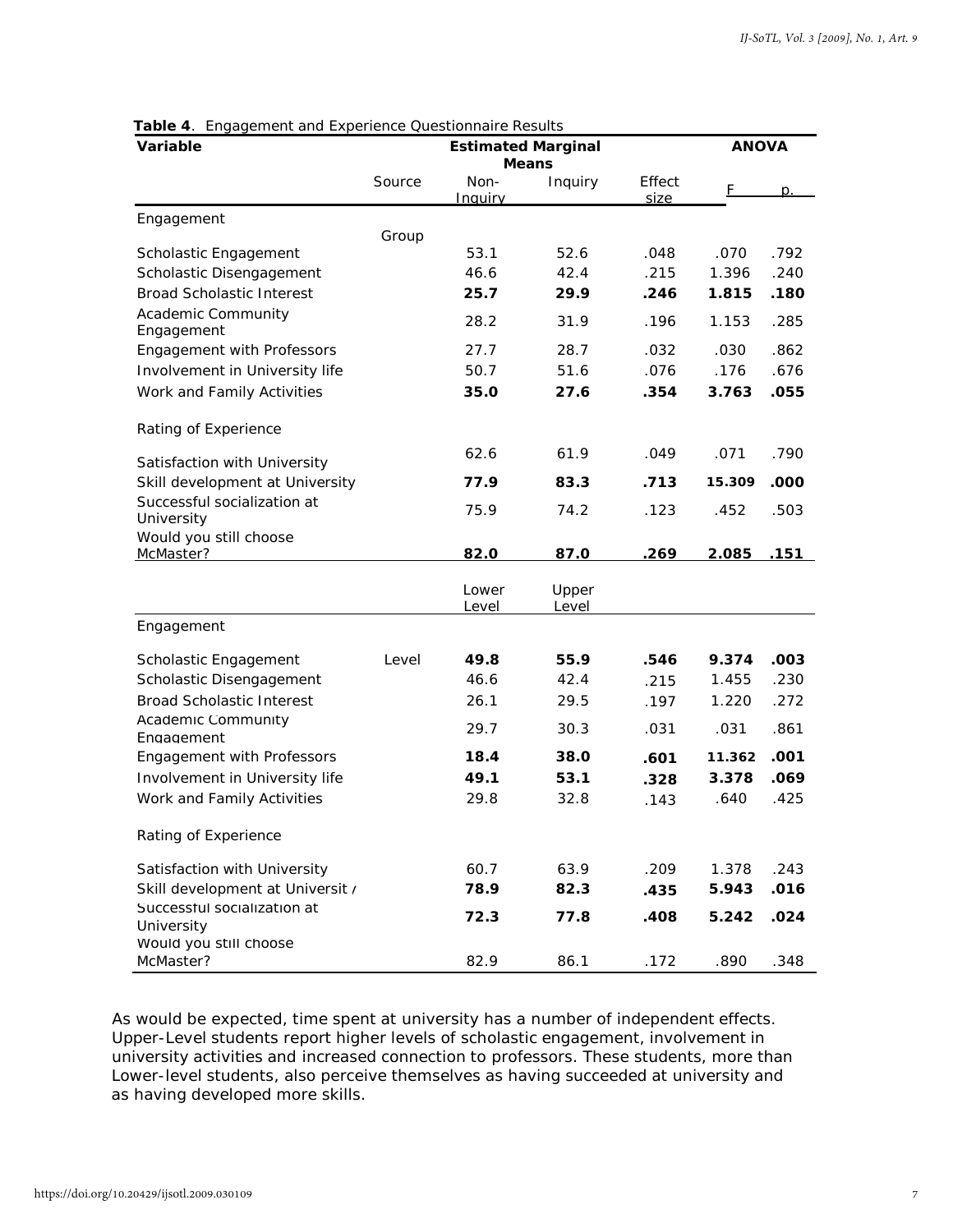By and large, there are few meaningful differences between the Inquiry group and the Comparison group in these areas. Inquiry group students report fewer part-time jobs and family responsibilities that interfere with studying. Perhaps correspondingly, Inquiry students reported higher levels of indicators of broad scholastic interest. Given their university experience, Inquiry students were also more likely to say that they would still choose McMaster again. In another question about general preference to work independently or as a part of a team, 39% of the Inquiry group said they prefer teamwork against 26% of the Comparison group.

| <b>Variable</b>               |        | <b>Estimated</b><br><b>Marginal Means</b> |                |                | <b>ANOVA</b> |      |
|-------------------------------|--------|-------------------------------------------|----------------|----------------|--------------|------|
|                               | Source | Non-<br>Inquiry                           | Inquiry        | Effect<br>size | F            | p.   |
| Knowledge and Academic Skills | Group  | 85.8                                      | 90.2           | .564           | 9.578        | .002 |
| Social Awareness              |        | 76.7                                      | 82.6           | .470           | 6.662        | .011 |
| Interpersonal skills          |        | 73.4                                      | 81.8           | .634           | 12.098       | .001 |
| Understanding other cultures  |        | 71.0                                      | 75.1           | .388           | 4.526        | .035 |
| Computer skills               |        | 75.7                                      | 80.6           | .340           | 3.472        | .065 |
|                               |        | Lower<br>Level                            | Upper<br>Level |                |              |      |
| Knowledge and Academic Skills | Level  | 86.4                                      | 89.6           | .406           | 5.192        | .024 |
| Social Awareness              |        | 78.2                                      | 81.2           | .237           | 1.760        | .187 |
| Interpersonal skills          |        | 74.1                                      | 81.1           | .516           | 8.361        | .005 |
| Understanding other cultures  |        | 72.7                                      | 73.4           | .067           | .142         | .707 |
| Computer skills               |        | 75.8                                      | 80.5           | .315           | 3.130        | .079 |

|  |  | Table 5. Perceived development of skills while at university |  |  |  |
|--|--|--------------------------------------------------------------|--|--|--|
|--|--|--------------------------------------------------------------|--|--|--|

There is, however, one area of striking difference between Inquiry and Non-Inquiry students in the questionnaire data: student perceptions of their development in 14 skills. Factor analysis resulted in five components, presented in Table 5.

As would be expected, there is a significant effect related to time spent at university. Upper-Level students report greater skill development than Lower-Level students in all components except one related to *Understanding Other Cultures*. Remarkably, Inquiry students report greater skill development than do the Non-Inquiry students in all components and with effect sizes more substantial than that between Upper and Lower-Level students. As the difference between groups does not diminish with time spent at university this evidence suggests that the effects of the course on the way students recognize their academic skills were persistent. This area of difference between study groups is logically related to the Inquiry seminar which explicitly dealt with skill development and skill recognition.

Overall, the questionnaire responses suggest Inquiry students are not much different from the comparison group when it comes to their experiences of university, their approaches to learning, and in the way they value education. However, compared to other students, Inquiry students *believe* they have changed in fundamental ways: they believe they have developed greater social awareness, better interpersonal skills, and more understanding of diversity. They also believe they have developed more in both knowledge and academic skills. But have they?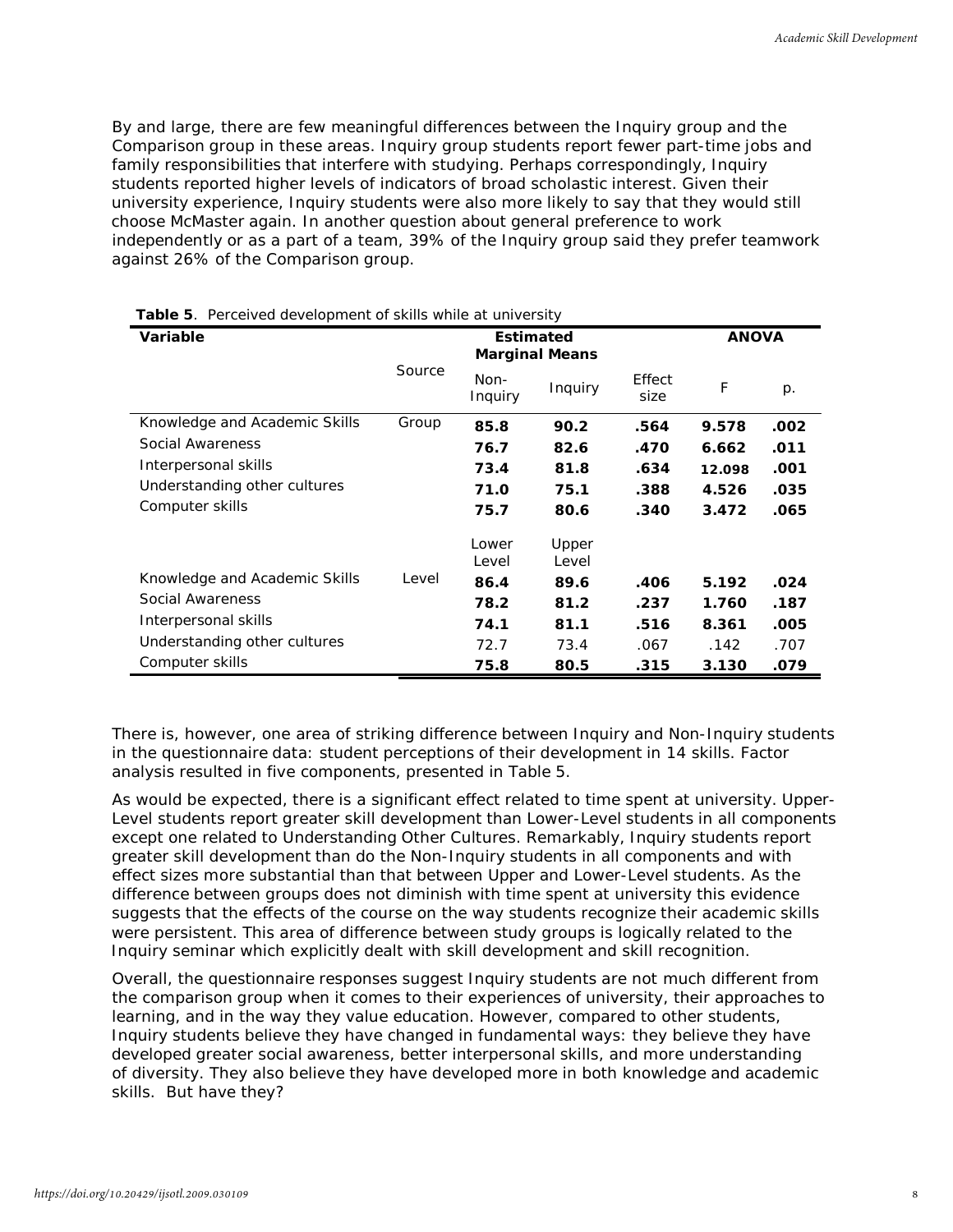## **Exercise 1 – Academic Research Skills**

This set of four linked tasks conducted over a two hour period tested academic research skills. Students were asked to 1) read and summarize an academic paper, 2) design a question and a research plan, 3) find good information relevant to the question, and 4) carry out a self-evaluation of performance and ability. This material was graded by three trained Raters who were blind to the study design. Raters used a validated scoring sheet adapted from Trim (2006) to score each exercise. Raters assessed the critical thinking exhibited in the first two exercises and the quality of the four exercises as a whole. Inter-Rater reliability was acceptable (Cronbach's Alpha = .878).

## **Component 1 - Reading and Summarizing Material**

Students were given a reasonably short, complex and controversial research article (Duncan 2003) and asked to write a 200 word summary in a 40-minute period. Raters assessed these summaries for their clarity, accuracy and apparent understanding of the research paper (*Clarity and Accuracy of Summary*) and holistically rated the overall summary quality. The results are presented in Table 6.

For both measures, Raters judged Inquiry students' work more highly than that of the Comparison group. For the factor *Clarity and Accuracy of Summary* the difference between study groups is bigger than that associated with time spent in university. This skill advantage does not diminish with time.

| Variable                           |        |                 | <b>ANOVA</b>   |                |       |       |
|------------------------------------|--------|-----------------|----------------|----------------|-------|-------|
|                                    | Source | Non-<br>Inguiry | Inquiry        | Effect<br>size | F     | $p$ . |
| Overall quality of Summary         | Group  | 62.4            | 66.1           | .259           | 2.041 | .154  |
| Clarity and Accuracy of<br>Summary |        | 66.8            | 72.4           | .306           | 8.346 | .004  |
|                                    |        | Lower<br>Level  | Upper<br>Level |                |       |       |
| Overall quality of Summary         | Level  | 61.4            | 67.1           | .396           | 4.890 | .028  |
| Clarity and Accuracy of<br>Summary |        | 67.8            | 71.5           | .199           | 3.694 | .055  |

#### **Table 6**. Quality of article summaries

Raters also assessed student summaries on the basis of their *critical intentionality* or what aspects of the research paper students chose to focus on. The analysis revealed three factors: *Focusing on Factual Details*, *Focusing on Author's Argument*, and *Focusing on Research Methods*. The results are presented in Table 7. Time spent at university is associated with higher scores related to focusing on methodology and the factual details of the article. Lower-Level Inquiry students were more likely to focus their summaries on the factual details and Upper-Level Inquiry students were less likely to focus on methodology. This assessment of critical intentionality shows Inquiry students approach the writing of summaries differently than the Comparison group and suggests that better capturing of factual details is associated with higher summary ratings.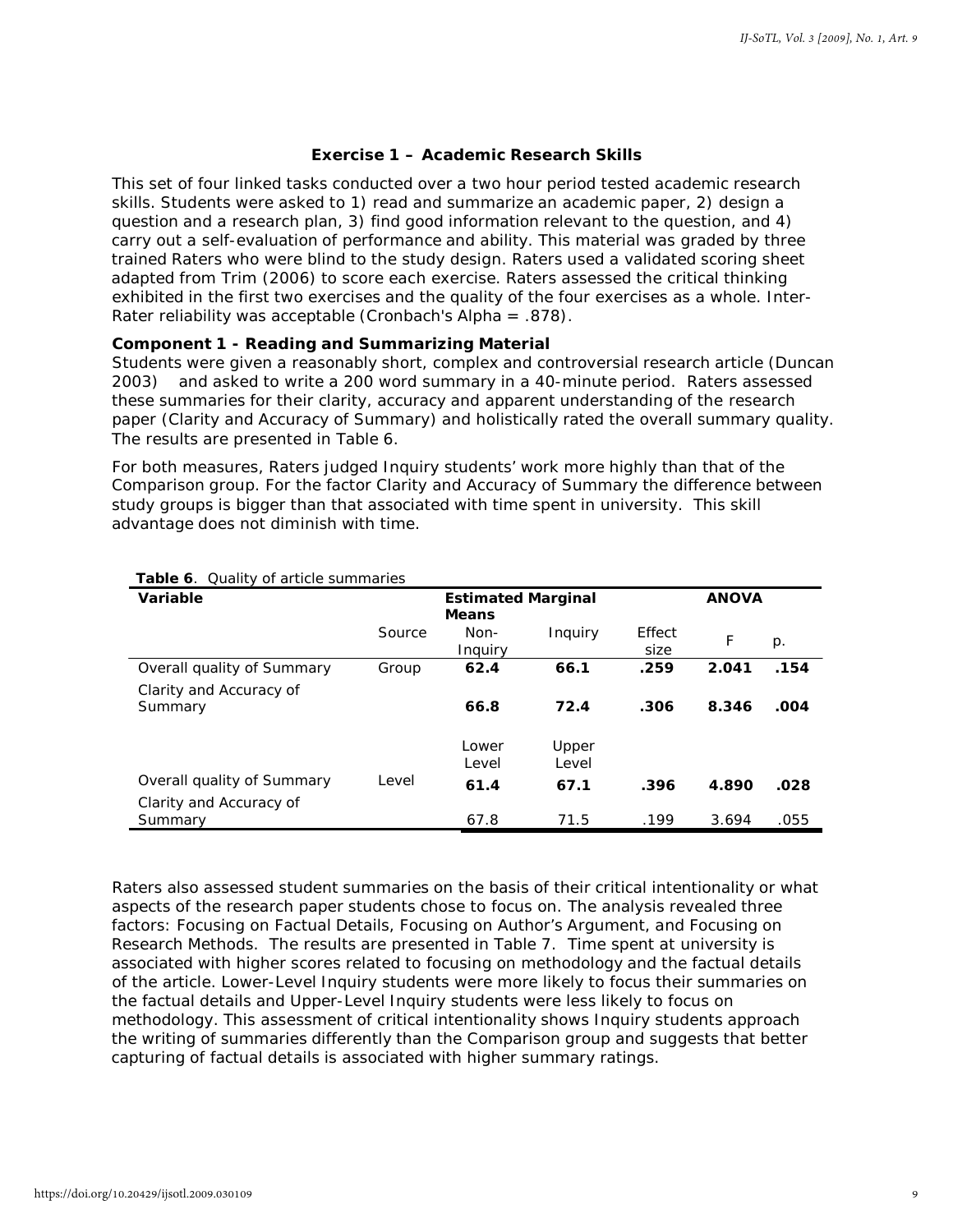| <b>Variable</b>                                     |        | <b>Estimated Marginal</b><br><b>Means</b> |                |                | <b>ANOVA</b> |       |
|-----------------------------------------------------|--------|-------------------------------------------|----------------|----------------|--------------|-------|
|                                                     | Source | Non-<br>Inquiry                           | Inquiry        | Effect<br>size | F            | p.    |
| Focusing on Factual Details                         | Group  | 63.5                                      | 68.4           | .243           | 5.258        | 0.022 |
|                                                     | Lower  | 58.2                                      | 69.1           | .536           | 7.632        | 0.006 |
|                                                     | Upper  | 68.7                                      | 67.7           | .050           | 7.632        | 0.006 |
| Focusing on Author's                                | Group  |                                           |                |                |              |       |
| Argument                                            |        | 18.7                                      | 22.0           | .145           | 1.869        | 0.172 |
|                                                     | Lower  | 17.5                                      | 22.1           | .199           | 0.260        | 0.611 |
|                                                     | Upper  | 19.9                                      | 22.0           | .092           | 0.260        | 0.611 |
| Focusing on Research Methods                        | Group  | 42.1                                      | 39.4           | .131           | 1.536        | 0.216 |
|                                                     | Lower  | 37.6                                      | 38.0           | .015           | 1.912        | 0.168 |
|                                                     | Upper  | 46.5                                      | 40.9           | .282           | 1.912        | 0.168 |
|                                                     |        | Lower<br>Level                            | Upper<br>Level |                |              |       |
| Focusing on Factual Details<br>Focusing on Author's | Level  | 63.7                                      | 68.2           | .220           | 4.523        | 0.034 |
| Argument                                            | Level  | 19.8                                      | 20.9           | .047           | 0.203        | 0.652 |
| Focusing on Research Methods                        | Level  | 37.8                                      | 43.7           | .284           | 7.535        | 0.006 |

#### **Table 7**. Critical intentionality of summaries

## **Component 2 - Research Project Design**

Students were asked to design research they would do related to the article they had just summarized. They were asked to write down questions or ideas related to the article, to develop one question suitable for research, to explain why this question is appropriate, and finally to outline a realistic research plan for their question, identifying both specific information and procedures for finding evidence. Raters scored the material in two areas 1) apparent ability to design a good research question and; 2) ability to outline a good research plan.

Raters judged the overall quality of the research question (Table 8), both using their own subjective considerations and by attributing 'desirable qualities' to the question from a supplied list. They also rated justifications of why the question was appropriate. The list of desirable qualities included analytical approach; focus on a dilemma or problem; openness to possible answers; theoretical foundation; relevance to the original paper, creativity; research ability; and social importance. In the assessment of question quality, Lower-Level Inquiry students received meaningfully higher scores than did the comparisons. However, for Upper-Level students the Non-Inquiry group received higher scores. In counting desirable qualities, Inquiry students' questions had fewer desirable qualities than those of the comparisons but at the Upper-Level only. Finally, Inquiry students offer significantly fewer good reasons why their question is appropriate than the Non-Inquiry group. These mixed results suggest an initial, small, but non-persistent advantage to inquiry students in the ability to design a good question. However, overall Inquiry is associated with a net disadvantage in ability to design or describe a research question.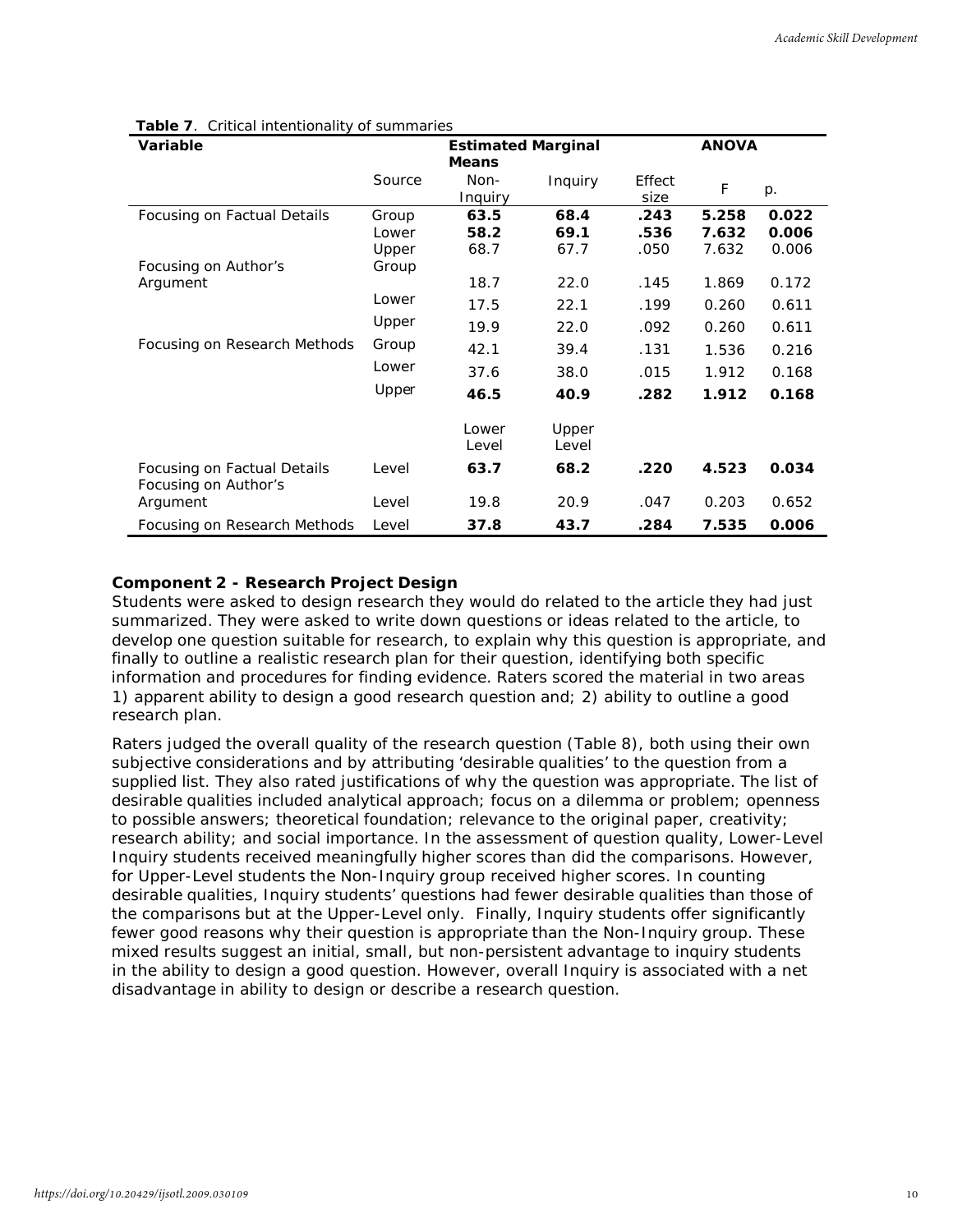| Variable                                                        |        |         | <b>Estimated Marginal</b> | <b>ANOVA</b> |       |      |  |
|-----------------------------------------------------------------|--------|---------|---------------------------|--------------|-------|------|--|
|                                                                 |        |         | <b>Means</b>              |              |       |      |  |
|                                                                 | Source | Non-    | Inquiry                   | Effect       | F     | p.   |  |
|                                                                 |        | Inquiry |                           | size         |       |      |  |
| Number of desirable qualities                                   | Group  | 43.3    | 40.0                      | .316         | 3.026 | .083 |  |
| of research question                                            | Lower  | 40.3    | 40.8                      | .048         | 4.035 | .045 |  |
|                                                                 | Upper  | 46.3    | 39.2                      | .700         | 4.035 | .045 |  |
| Overall quality of the research                                 | Group  | 62.7    | 60.5                      | .151         | 0.700 | .403 |  |
| question.                                                       | Lower  | 57.3    | 61.8                      | .313         | 6.490 | .011 |  |
|                                                                 | Upper  | 68.2    | 59.2                      | .612         | 6.490 | .011 |  |
| Number of good reasons given                                    | Group  | 8.4     | 5.5                       | .454         | 6.291 | .013 |  |
| why question is appropriate                                     | Lower  | 7.7     | 4.2                       | .546         | 0.209 | .648 |  |
|                                                                 | Upper  | 9.1     | 6.7                       | .373         | 0.209 | .648 |  |
| Overall quality of justification                                | Group  | 55.4    | 55.5                      | .004         | .000  | .984 |  |
| of question appropriateness                                     | Lower  | 53.9    | 50.2                      | .239         | 1.809 | .180 |  |
|                                                                 | Upper  | 56.9    | 60.7                      | .248         | 1.809 | .180 |  |
|                                                                 |        | Lower   | Upper                     |              |       |      |  |
|                                                                 |        | Level   | Level                     |              |       |      |  |
| Number of desirable qualities<br>of research question           | Level  | 40.5    | 43.8                      | .212         | 1.392 | .239 |  |
| Overall quality of the research<br>question.                    | Level  | 59.5    | 63.7                      | .282         | 2.458 | .118 |  |
| Number of good reasons given<br>why question is appropriate     | Level  | 6.0     | 7.9                       | .292         | 2.653 | .104 |  |
| Overall quality of justification<br>of question appropriateness | Level  | 52.1    | 58.8                      | .428         | 5.746 | .017 |  |

## **Table 8. Question Quality and Justification**

Research Planning is represented by a summation of Raters' scores (Table 9) in four areas: 1) plan specificity, 2) plan practicality, 3) likelihood of resulting in good data, and 4) familiarity with diverse methods. There is a slight improvement in this skill with time spent at university. There is no overall group difference between Inquiry students and the Comparison group in research planning. However, there is a significant interaction effect. Lower-Level Inquiry students score higher at planning research than the Lower-Level Non-Inquiry group, but this pattern is reversed among Upper-Level students where the comparison group scored higher.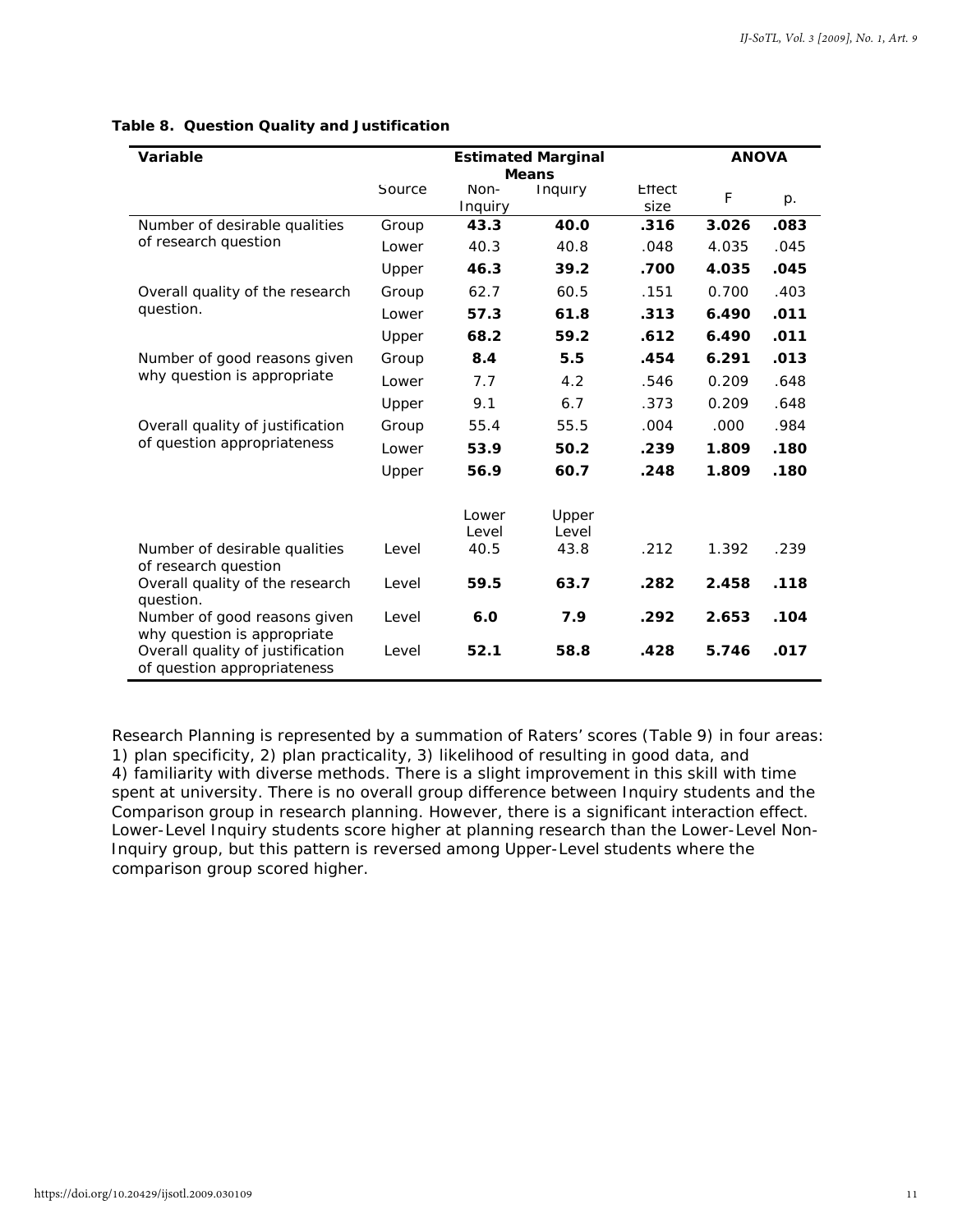| Variable                                                            |        | <b>ANOVA</b>           |                        |                |        |      |
|---------------------------------------------------------------------|--------|------------------------|------------------------|----------------|--------|------|
|                                                                     | Source | Non-<br>Inquiry        | Inquiry                | Effect<br>size | F      | p.   |
| Quality of the Student's                                            | Group  | 55.3                   | 54.4                   | .074           | 0.164  | .685 |
| research plan (summary of                                           | Lower  | 50.2                   | 56.6                   | .542           | 11.274 | .001 |
| four areas)                                                         | Upper  | 60.4                   | 52.2                   | .680           | 11.274 | .001 |
| Quality of the Student's<br>research plan(summary of<br>four areas) | Level  | Lower<br>Level<br>53.4 | Upper<br>Level<br>56.3 | .242           | 1.824  | .178 |

#### **Table 9**. Student's Research Plan

## **Component 3 –Critical Thinking**

To judge critical thinking, Raters considered both the article summaries and the research plan described above. Raters looked for evidence of four critical activities: 1) conveying meaning in the words and concepts (interpretation), 2) conveying comprehension of the overall meaning (analysis), 3) questioning whether the text makes sense or whether the findings are valid or reliable (evaluation); and 4) drawing conclusions from the student's understanding of the text or making connections to previous knowledge (inference). A second aspect of the assessment of critical thinking was Raters' subjective assessment of the student's apparent ability to *think critically*. There are no meaningful differences between Inquiry group and the Comparison group and only a small positive effect between Upper and Lower-Levels in one measure of critical thinking suggesting university experience has a small beneficial effect on critical thinking.

| Variable                                   |        |         | <b>Estimated Marginal</b> |        | <b>ANOVA</b> |             |  |  |
|--------------------------------------------|--------|---------|---------------------------|--------|--------------|-------------|--|--|
|                                            |        |         | <b>Means</b>              |        |              |             |  |  |
|                                            | Source | Non-    | Inquiry                   | Effect | F            | $p_{\cdot}$ |  |  |
|                                            |        | Inquiry |                           | size   |              |             |  |  |
| Critical thinking (summary of              | Group  | 62.2    | 58.5                      | .234   | 1.643        | .201        |  |  |
| four questions)                            | Lower  | 61.8    | 54.9                      | .437   | 1.204        | .273        |  |  |
|                                            | Upper  | 62.6    | 62.0                      | .033   | 1.204        | .273        |  |  |
| Assessment of critical                     | Group  | 69.3    | 67.9                      | .098   | 0.358        | .550        |  |  |
| thinking ability                           | Lower  | 68.6    | 65.5                      | .228   | 0.421        | .517        |  |  |
|                                            | Upper  | 70.1    | 70.2                      | .009   | 0.421        | .517        |  |  |
|                                            |        | Lower   | Upper                     |        |              |             |  |  |
|                                            |        | Level   | Level                     |        |              |             |  |  |
| Critical thinking (summary of              | Level  | 58.3    | 62.3                      | .246   | 1.884        | .171        |  |  |
| four questions)                            |        |         |                           |        |              |             |  |  |
| Assessment of critical<br>thinking ability | Level  | 70.1    | 67.0                      | .217   | 1.469        | .226        |  |  |

**Table 10**. Critical thinking in article summarizing and research planning

## **Component 4 - Accessing Information**

Following the research planning exercise, students were given a set question and asked to find quality information to help them answer this question. They were asked to list as many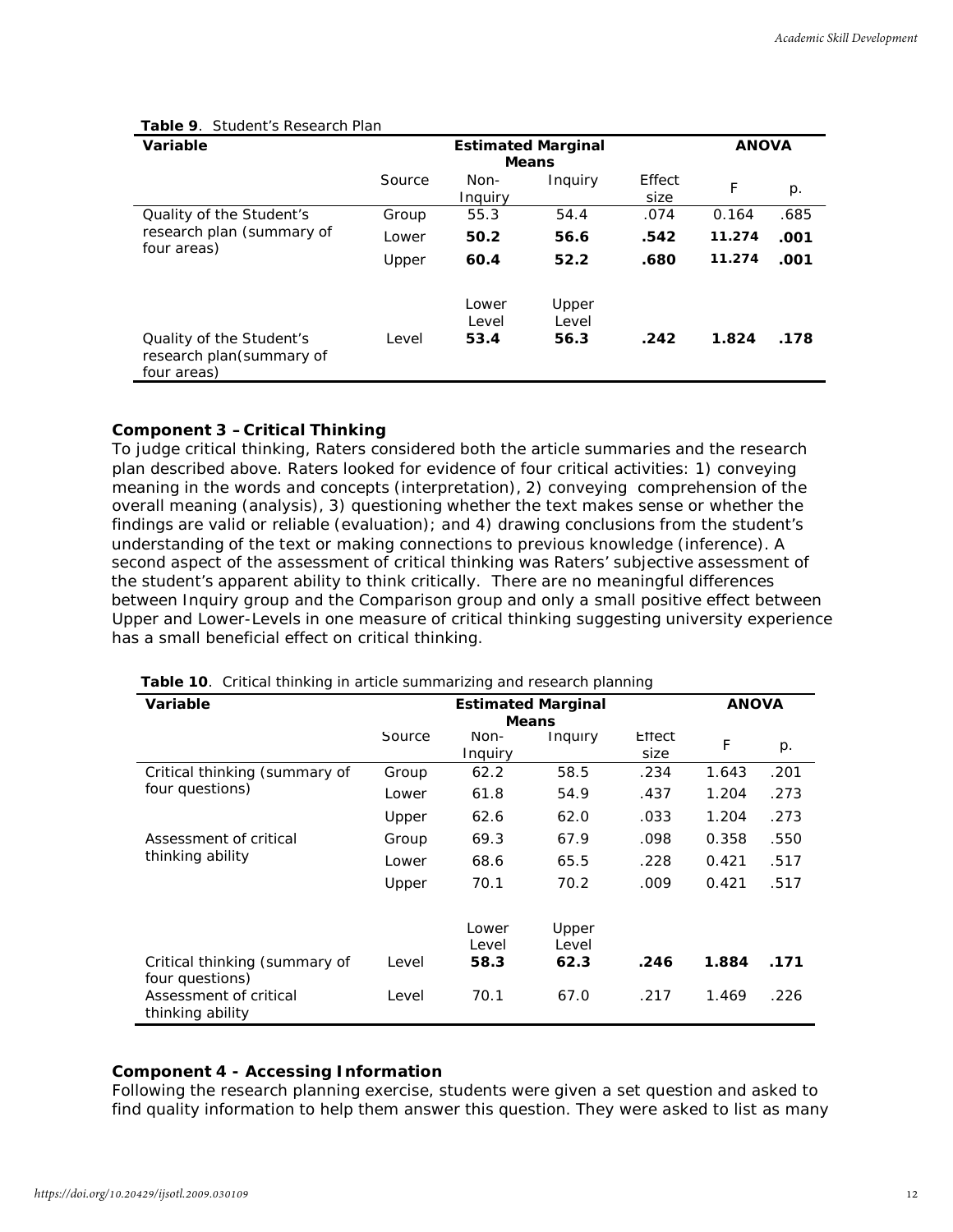relevant and useful articles, books and websites as they could find, and to identify the 3 journal articles, 3 academic books and 3 trustworthy (non journal) web sites that they found the most useful. Raters assessed both the students' abilities at locating useful information and the process as a whole. (Table 11).

| Variable                                    |        | <b>Estimated Marginal</b> |                |        | <b>ANOVA</b> |      |  |
|---------------------------------------------|--------|---------------------------|----------------|--------|--------------|------|--|
|                                             |        | <b>Means</b>              |                |        |              |      |  |
|                                             | Source | Non-                      | Inquiry        | Effect | F            | p.   |  |
|                                             |        | Inquiry                   |                | size   |              |      |  |
| <b>Accessing Journals</b>                   | Group  | 51.3                      | 58.4           | .503   | 7.638        | .006 |  |
|                                             | Lower  | 40.4                      | 54.8           | 1.057  | 8.487        | .004 |  |
|                                             | Upper  | 62.3                      | 61.9           | .027   | 8.487        | .004 |  |
| <b>Accessing Books</b>                      | Group  | 47.5                      | 47.2           | .017   | 0.008        | .928 |  |
|                                             | Lower  | 41.2                      | 47.6           | .420   | 5.667        | .018 |  |
|                                             | Upper  | 53.8                      | 46.9           | .447   | 5.667        | .018 |  |
| Accessing Web Material                      | Group  | 47.5                      | 45.2           | .152   | 0.701        | .402 |  |
|                                             | Lower  | 45.9                      | 41.2           | .308   | 0.709        | .400 |  |
|                                             | Upper  | 49.2                      | 49.2           | .001   | 0.709        | .400 |  |
| Holistic Rating of Information<br>Accessing | Group  | 51.9                      | 52.1           | .014   | .006         | .937 |  |
|                                             | Lower  | 44.7                      | 49.7           | .433   | 5.140        | .024 |  |
|                                             | Upper  | 59.1                      | 54.4           | .396   | 5.140        | .024 |  |
|                                             |        | Lower<br>Level            | Upper<br>Level |        |              |      |  |
| <b>Accessing Journals</b>                   | Level  | 47.6                      | 62.1           | 1.020  | 32.411       | .000 |  |
| <b>Accessing Books</b>                      | Level  | 44.4                      | 50.3           | .382   | 4.549        | .034 |  |
| Accessing Web Material                      | Level  | 43.5                      | 49.2           | .363   | 4.112        | .043 |  |
| Holistic Rating of Information<br>Accessing | Level  | 47.2                      | 56.8           | .809   | 20.172       | .000 |  |

**Table 11**. Accessing Information Results

Upper-Level students score significantly higher than Lower-Level students in all aspects of our measures of accessing information, indicating that this is a skill set that students improve upon in attending university. Lower-Level Inquiry students score higher than Lower-Level Non-Inquiry students on *accessing journal articles*. It seems that Inquiry students are given an advantage in this area and, though they continue to improve with time, the Comparison group students catch up by Upper-Level. While taking Inquiry 1SS3 has no effect overall on *accessing books*, there is an interaction with level. Lower-Level Inquiry students have an advantage but they do not seem to progress and Upper-Level Inquiry students are at a disadvantage. There are no group differences in *accessing useful websites.*

These results make sense given the Inquiry seminar training, which focused primarily on finding journal articles, only somewhat on books, and with the assessing, but not the finding, of web-based material. We take the overall pattern of these results as evidence that effects more generally can be linked to the course and not to pre-existing group differences. The Holistic Rating of Information Accessing shows a similar pattern to question development and research planning; Inquiry students have an advantage in the first couple of years after taking the seminar, but in later years they score less well than Non-Inquiry students.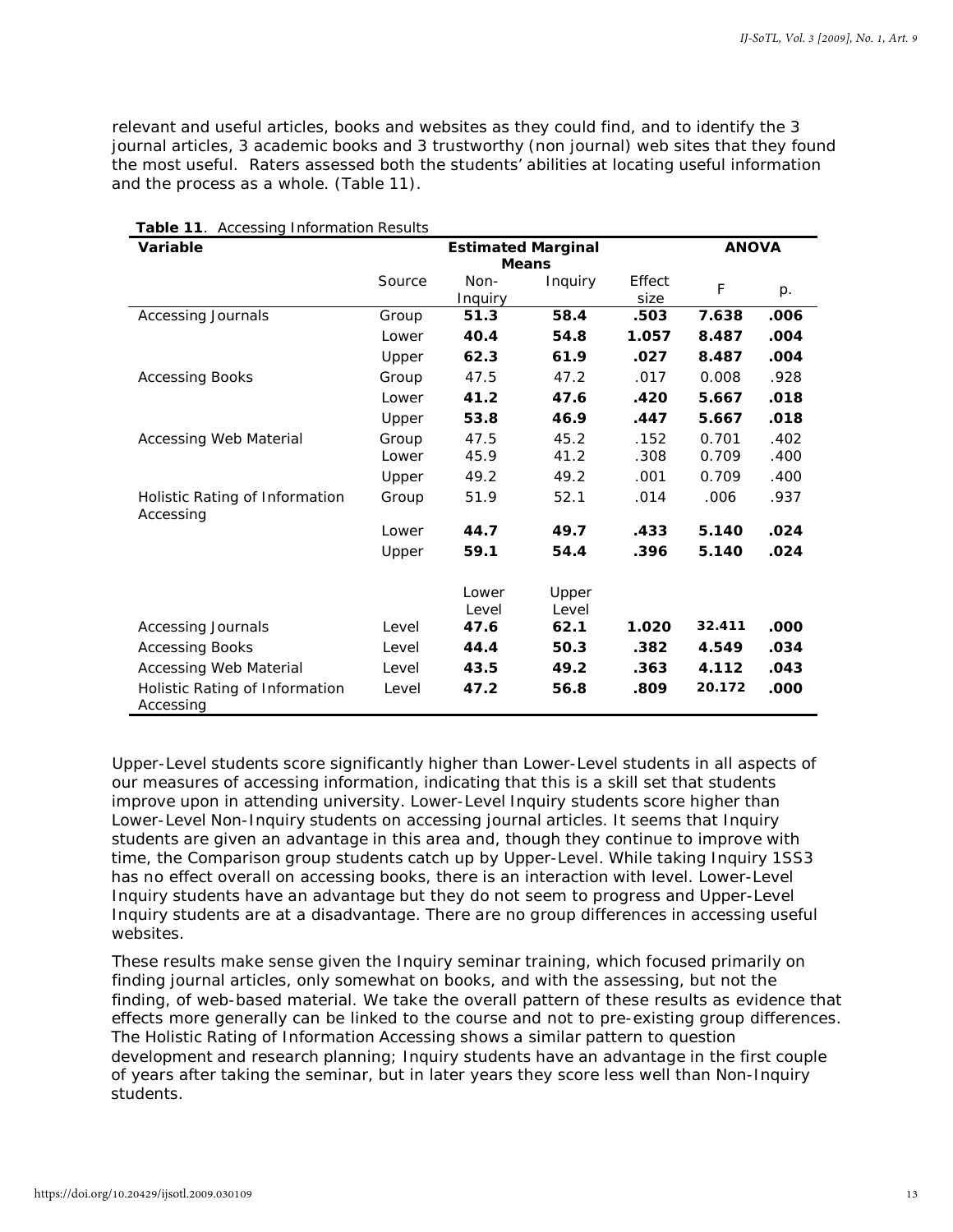#### **Component 5 - Self-assessment**

In the final research skills task, students were asked evaluate their strengths and need for improvement in the previous areas. Raters examined student self-assessments and scored them according to their willingness to self-assess, their open-mindedness to strengths and weaknesses, their analytical self-confidence, and their inquisitiveness regarding multiple points of view. These responses were summed to create a component *Student Self-Assessment*. In addition, the Raters provided a holistic impression of self assessments, referred to as *Overall Rating*.

| Variable                |        | <b>Estimated Marginal</b><br><b>Means</b> |                |                | <b>ANOVA</b> |       |  |
|-------------------------|--------|-------------------------------------------|----------------|----------------|--------------|-------|--|
|                         | Source | Non-<br><b>Inquiry</b>                    | <b>Inquiry</b> | Effect<br>size | F            | $p$ . |  |
| Student Self-Assessment | Group  | 56.6                                      | 59.4           | .291           | 2.544        | .112  |  |
| Overall Rating          | Group  | 59.0                                      | 63.6           | .382           | 4.41         | .036  |  |
|                         |        | Lower<br>Level                            | Upper<br>Level |                |              |       |  |
| Student Self-Assessment | Level  | 56.6                                      | 59.4           | .286           | 2.549        | .111  |  |
| Overall Rating          | Level  | 59.5                                      | 63.2           | .304           | 2.907        | .089  |  |

## **Table 12. Self-assessment**

Inquiry students were judged to be better at self-evaluation relative to the Comparison group in both measures and with a magnitude similar to the difference between Upper-Level and Lower-Level students, roughly equivalent to two full years of university experience.

#### **Component 6 – Holistic Assessment of Academic Research Skills**

Finally, Raters considered their overall impression of the academic research skills exercises not taking into account the component scores for the four parts of the exercise. Despite the mixed results for some of the research exercise tasks when rated as individual components, when Raters judged research skills holistically Inquiry was associated with higher overall scores with a medium effect size. The magnitude of this advantage is similar to that between Upper-Level and Lower-Level students, suggesting an independent effect similar to two years of university. An interaction effect shows the advantage of having taken Inquiry 1SS3 is more significant among Lower-Level students. This relates to skill development of the comparison group in this area between Lower and Upper-Levels. The skill levels developed by the Inquiry students early are lasting and continue to develop between Lower and Upper Levels (Table 13).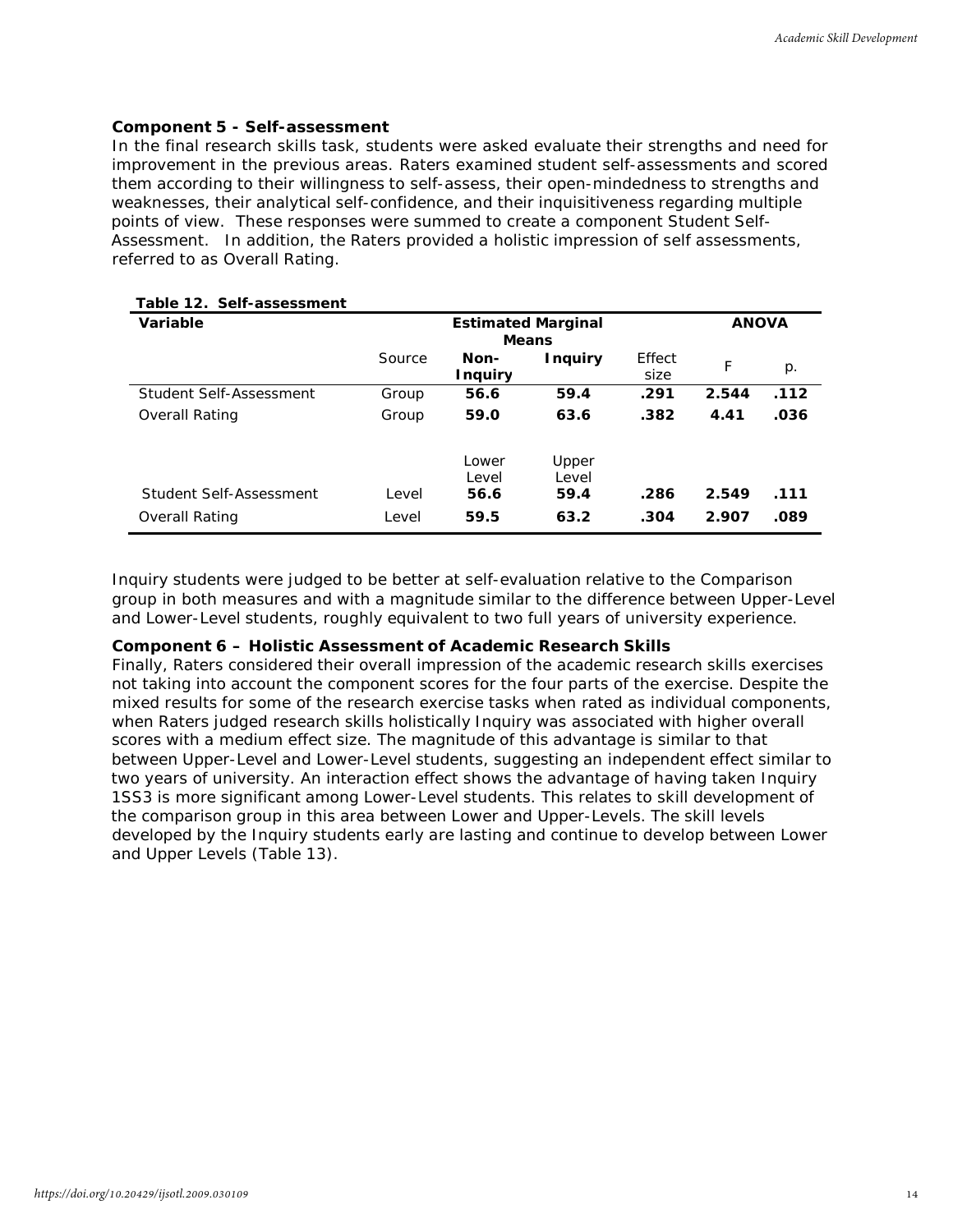| <b>Variable</b>                  |        | <b>Estimated Marginal</b><br><b>Means</b> |                |                |       | <b>ANOVA</b> |  |
|----------------------------------|--------|-------------------------------------------|----------------|----------------|-------|--------------|--|
|                                  | Source | Non-<br><b>Inquiry</b>                    | <b>Inquiry</b> | Effect<br>size | F     | $p$ .        |  |
| <b>Inquiry Exercises Overall</b> | Group  | 55.5                                      | 61.7           | 0.489          | 7.134 | 0.008        |  |
|                                  | Lower  | 50.8                                      | 60.0           | 0.739          | 1.797 | 0.181        |  |
|                                  | Upper  | 60.3                                      | 63.4           | 0.241          | 1.797 | 0.181        |  |
|                                  |        | Lower                                     | Upper          |                |       |              |  |
|                                  |        | Level                                     | Level          |                |       |              |  |
| <b>Inquiry Exercises Overall</b> | Level  | 55.4                                      | 61.8           | 0.499          | 7.846 | 0.005        |  |

**Table 13**. Holistic Assessment of Academic Research Skills

## **Oral Presentation**

This exercise tested student's abilities at designing and conducting an effective oral presentation. Students were assigned to small work groups and given 20 minutes to prepare a five-minute oral presentation based on a list of key-words. Students then made oral presentations to the other members of their groups. Videotapes of 124 presentations were sent to volunteer Raters who were educators from universities across Canada. Each Rater 'blindly' scored approximately 60 presentations; three Raters independently rated each presentation. Inter-rater reliability is acceptable (Cronbach's Alpha, .823.). Raters provided a global percentage score for each presentation and scores on six components which were summed to create a single variable: *Rating Summary.* The results are presented in Table 14.

| Variable                                 | <b>Estimated Marginal</b><br><b>Means</b> |                 |                | <b>MANOVA</b>  |       |      |
|------------------------------------------|-------------------------------------------|-----------------|----------------|----------------|-------|------|
|                                          | Source                                    | Non-<br>Inquiry | Inquiry        | Effect<br>size | F     | p.   |
| <b>Global Score</b>                      | Group                                     | 66.8            | 68.7           | .331           | 3.218 | .074 |
|                                          | Lower                                     | 66.0            | 69.3           | .558           | 1.527 | .217 |
|                                          | Upper                                     | 67.5            | 68.1           | .103           | 1.527 | .217 |
| Rating Summary of 6 Quality<br>Questions | Group                                     | 60.3            | 63.3           | .320           | 3.002 | .084 |
|                                          | Lower                                     | 58.1            | 64.8           | .688           | 3.996 | .046 |
|                                          | Upper                                     | 62.5            | 62.0           | $-.049$        | 3.996 | .046 |
|                                          |                                           | Lower<br>Level  | Upper<br>Level |                |       |      |
| <b>Global Score</b>                      | Level                                     | 67.6            | 67.8           | $-.030$        | .029  | .865 |
| Rating Summary of 6 Quality<br>Questions | Level                                     | 61.5            | 62.2           | $-.079$        | .198  | .656 |

**Table 14** Oral presentations

By both global and summed measures of quality, Inquiry student presentations were scored meaningfully higher than those of the Comparison group. Interestingly, time at university has no effect in developing this skill area. We also looked individually at the component questions.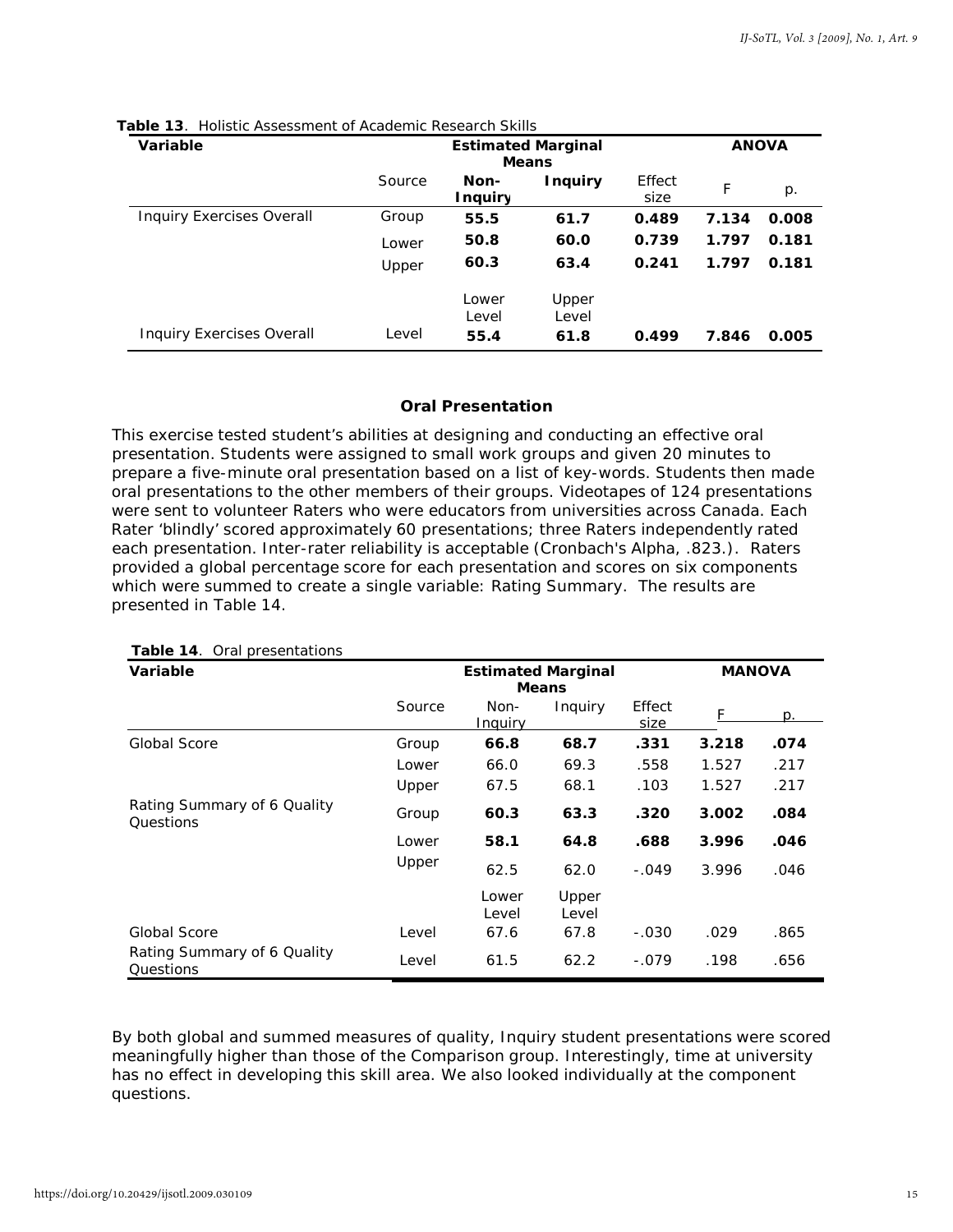| Variable      | <b>Estimated Marginal</b><br><b>Means</b> |                 |                |                | <b>MANOVA</b> |      |
|---------------|-------------------------------------------|-----------------|----------------|----------------|---------------|------|
|               | Source                                    | Non-<br>Inquiry | Inquiry        | Effect<br>size | $\mathsf F$   | p.   |
| Effectiveness | Group                                     | 62.0            | 66.0           | .391           | 4.476         | .035 |
|               | Lower                                     | 59.2            | 67.6           | .736           | 3.534         | .061 |
|               | Upper                                     | 63.9            | 64.4           | .044           | 3.534         | .061 |
| Clarity       | Group                                     | 66.0            | 68.0           | .298           | 2.600         | .108 |
|               | Lower                                     | 63.6            | 71.0           | .694           | 4.647         | .032 |
|               | Upper                                     | 67.7            | 66.6           | $-.100$        | 4.647         | .032 |
| Style         | Group                                     | 58.0            | 58.0           | .129           | .491          | .484 |
|               | Lower                                     | 54.3            | 60.3           | .499           | 4.024         | .046 |
|               | Upper                                     | 60.5            | 57.6           | $-.241$        | 4.024         | .046 |
| Organization  | Group                                     | 64.0            | 66.0           | .286           | 2.403         | .122 |
|               | Lower                                     | 61.2            | 67.7           | .567           | 2.337         | .127 |
|               | Upper                                     | 65.7            | 65.7           | .004           | 2.337         | .127 |
| Creativity    | Group                                     | 52.0            | 54.0           | .229           | 1.545         | .215 |
|               | Lower                                     | 49.4            | 55.3           | .459           | 1.563         | .212 |
|               | Upper                                     | 52.9            | 52.9           | $-.001$        | 1.563         | .212 |
| Enjoyability  | Group                                     | 62.0            | 66.0           | .283           | 2.346         | .126 |
|               | Lower                                     | 61.0            | 66.7           | .512           | 1.558         | .213 |
|               | Upper                                     | 64.1            | 64.7           | .052           | 1.558         | .213 |
|               |                                           | Lower<br>Level  | Upper<br>Level |                |               |      |
| Effectiveness | Level                                     | 63.4            | 64.1           | $-.061$        | .117          | .732 |
| Clarity       |                                           | 67.3            | 67.2           | .009           | .003          | .959 |
| Style         |                                           | 57.3            | 59.1           | $-.144$        | .655          | .419 |
| Organisation  |                                           | 64.5            | 65.7           | $-.105$        | .349          | .555 |
| Creativity    |                                           | 52.4            | 52.9           | $-.041$        | .054          | .816 |
| Enjoyability  |                                           | 63.9            | 64.4           | $-.048$        | .074          | .786 |

**Table 15**. Component questions of summed variable

Inquiry presentations were rated meaningfully higher than Non-Inquiry ones in effectiveness, clarity, organisation and enjoyability, but not in style or creativity. No meaningful differences existed between Lower and Upper-Level students in any of the categories. Almost all of the differences between Inquiry and Non-Inquiry students occur only among Lower-Level students. Inquiry students are only better off for one or two years after taking the course. It appears that this skill set, clearly developed by taking Inquiry 1SS3, is attenuated with time in an environment which does not develop or nurture these skills.

## **Critical Reasoning and Team Performance Exercise**

This exercise, an adaptation of Nemiroff and Pasmore's classic simulation "Lost at Sea" (2003, 1975), measured students' abilities in critical reasoning (the process of evaluating and ranking information when students' synthesize new knowledge), participatory learning,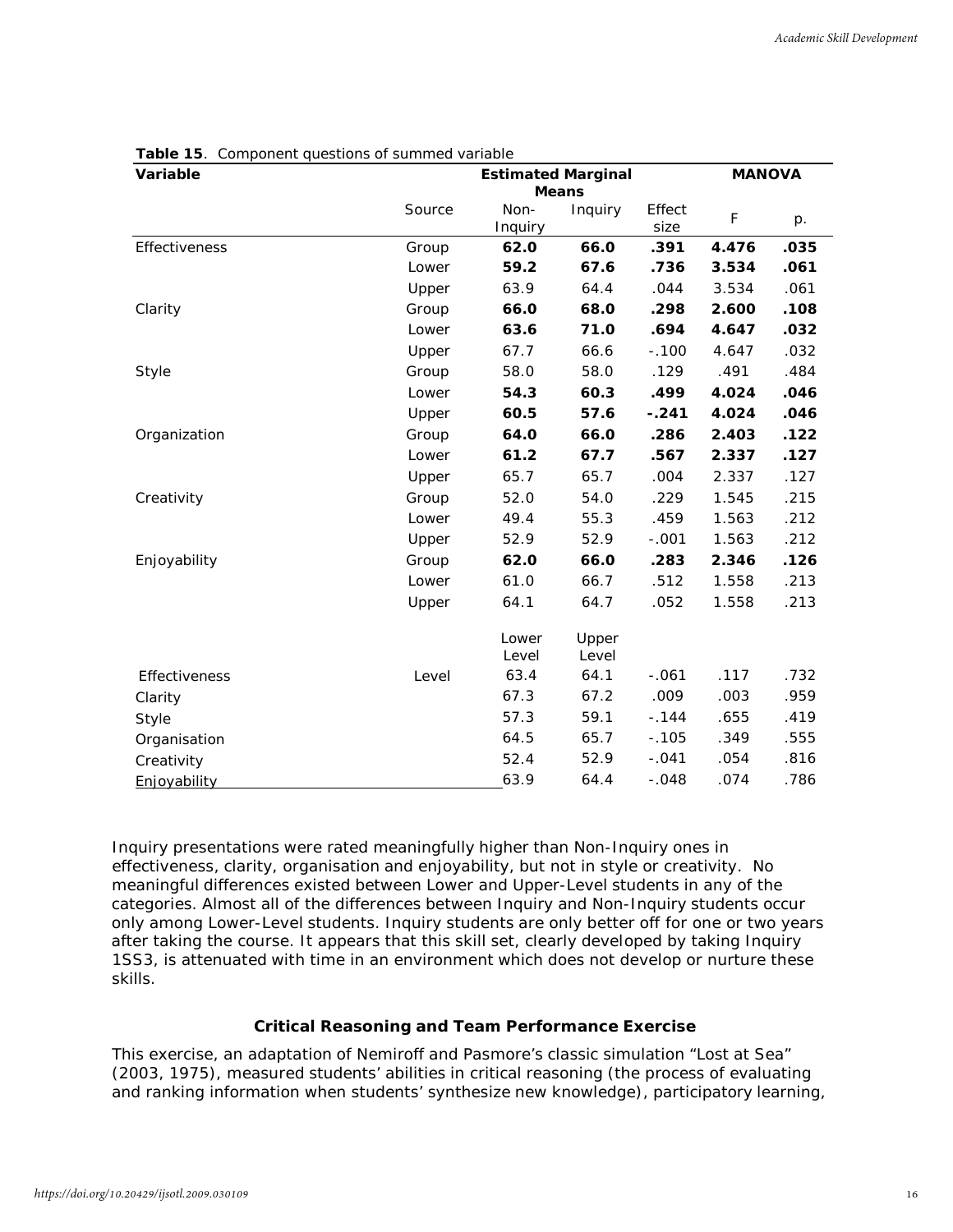and self-evaluation. Students were placed in four to six member teams consisting of either Inquiry students or Non-Inquiry students. Each team member individually ranked the importance of fifteen survival items for an imagined scenario of being stranded on a raft following a boating accident. Students then worked as a team to reach a consensus ranking of the same fifteen items. Our adaptation involved a third individual ranking following the team ranking. Finally, students completed a questionnaire evaluating their own and their team's performance.

We calculated the values of and differences between student pre-scores, team consensus score and student post–scores. Differences between pre-score and team consensus score represent a measure of group functioning; better functioning groups should make greater improvements than individuals or poorer functioning groups. We take the difference between the team consensus and individual post scores, to be a measure of satisfaction with the group consensus. Table 16 shows results only by study group as there were no differences between Lower and Upper –Level students, suggesting time spent at university has no effect in this area. There are, however, some independent effects related to study group membership. Inquiry students scored higher than Non-Inquiry students in this exercise in all three rankings related to critical reasoning.

|                                                   | <b>Estimated Marginal</b><br><b>Means</b> | <b>ANOVA</b>   |                |       |       |
|---------------------------------------------------|-------------------------------------------|----------------|----------------|-------|-------|
| <b>Scores</b>                                     | Non-<br><b>Inquiry</b>                    | <b>Inquiry</b> | Effect<br>size | F     | p.    |
| Individual Pre-score                              | 42.8                                      | 46.6           | .283           | 2.391 | .125  |
| <b>Team Consensus Score</b>                       | 51.7                                      | 54.4           | .239           | 1.488 | .225  |
| Individual Post-score                             | 49.5                                      | 54.2           | .389           | 3.950 | .049  |
| <b>Differences</b>                                |                                           |                |                |       |       |
| Team score - Pre-score                            | 9.3                                       | 8.1            | $-.084$        | 0.183 | 0.669 |
| Pre-score - Post-score                            | 7.1                                       | 7.9            | .055           | 0.078 | 0.781 |
| Post-score - Team score                           | $-2.2$                                    | $-0.2$         | - 350          | 3.193 | 0.077 |
| Absolute Difference of<br>Post-score - Team score | 4.4                                       | 4.0            | .085           | 0.187 | 0.666 |

**Table 16**. Team Critical Reasoning Exercise

It appears that the consensus building exercise is generally effective in moving toward the correct answer set as scores on average were better for teams than for individuals. However both groups improved about the same amount between the individual and team scores, and thus there is no evidence for a group difference in team and or participatory learning skills. Likewise, we did not find meaningful differences between Inquiry and Non-Inquiry students in our absolute measure of change from the team ranking to the post ranking exercise. However, Non-Inquiry students scored slightly worse by departing from their consensus scores, Inquiry students did not. This suggests that while Inquiry students are no more confident in their team's consensus work, they benefited as individuals more from being in the group, an advantage also reflected in the increased advantage for Inquiry students in post-scores. Students' self-evaluation of individual and team performance showed little differences by study group or level.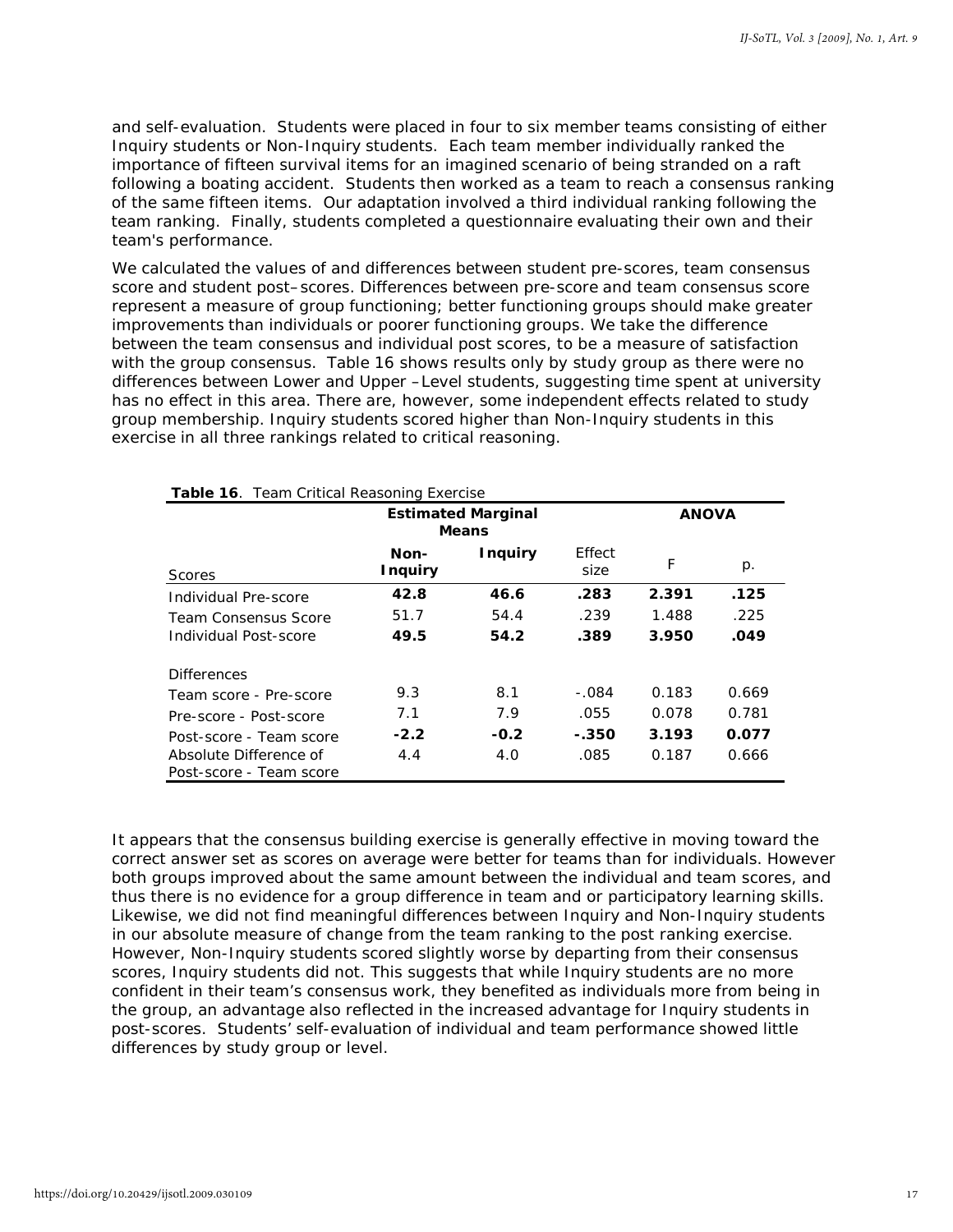#### **Discussion**

We are mindful of the limits of quasi-experimental research especially regarding the issue of student self-selection into the Inquiry 1SS3 course. We also recognize that as faculty investigators we have a vested interest in the success of our intervention. In our analysis we have identified a number of potential limitations; we ask readers to share our caution in considering the study's results. We wish to make four observations from this research: it is feasible to see and measure the effects of relatively small educational interventions on students' abilities even after several years; university curriculum may not develop the skills many faculty members and students assume it is developing; a single, one-semester course can have relatively far reaching effects in academic skill development; and these skills can be lasting.

#### **Measuring Changes in Student's Abilities**

This study demonstrates that it is possible to detect changes in students' academic skills and abilities with a quasi-experimental methodology and a relatively small sample, using instruments designed to test actual differences in skill performance as well students' appraisals and self-reports. The instruments detected not only small and meaningful differences between Lower-Level and Upper-Level students, representing about two years of time spent at university, but also differences related to the taking of a one three unit first-year course. Some study participants took 1SS3 five years prior to our tests and Inquiry was only one of forty total university courses. The methodology detected differences between Inquiry and Non-Inquiry students in self-reported attitudes, experiences and activities, and in skill-related performance.

Two methodological points are worth making. First, by and large, directly tested skills showed more meaningful differences than could be seen in the self-reported questionnaire data. This may suggest that evaluations of educational interventions that rely on questionnaire data alone may not be as sensitive as methodological designs that directly measure student learning. Second, holistic ratings can be different than the sum of the parts. For example, despite quite mixed results on some components of academic research skills, when the Raters considered the tasks holistically, Inquiry students appeared to have clearly performed better than the comparisons.

Our sample included students who self-selected to either take or not take Inquiry 1SS3. This raised the possibility that differential effects in ability are artifacts of pre-existing differences between students. However, the method allowed us to draw conclusions about this likelihood based on analysis of the overall pattern of correspondence between Inquiry seminar foci and measured skill levels related to group membership on the one hand and to time spent in university on the other. For example, the fact that Inquiry students perceive themselves to have developed in two areas *Understanding Other Cultures* and *Social Awareness*, areas in which time spent at university has no independent effect and a slight independent effect respectively, links this enhanced perception of skill development to Inquiry 1SS3, which took these areas as thematic content. A second example is correspondence between inquiry group performance and Inquiry seminar foci in the skills of finding research materials. In sum, this research supports the feasibility of conducting effective evaluative research documenting the long-term effects of a wide variety of educational interventions.

#### **University Curriculum May Not Address the Skills It Is Assumed to Develop**

Although an unintended consequence of the research design, and a result of our controlling for differences between students with more or less exposure to university, we discovered a pattern of differences and similarities in skill levels between Lower-Level and Upper-Level students. With notable exceptions, Upper-Level students tend to have meaningfully higher skills than Lower-Level students. Taking university courses positively effects student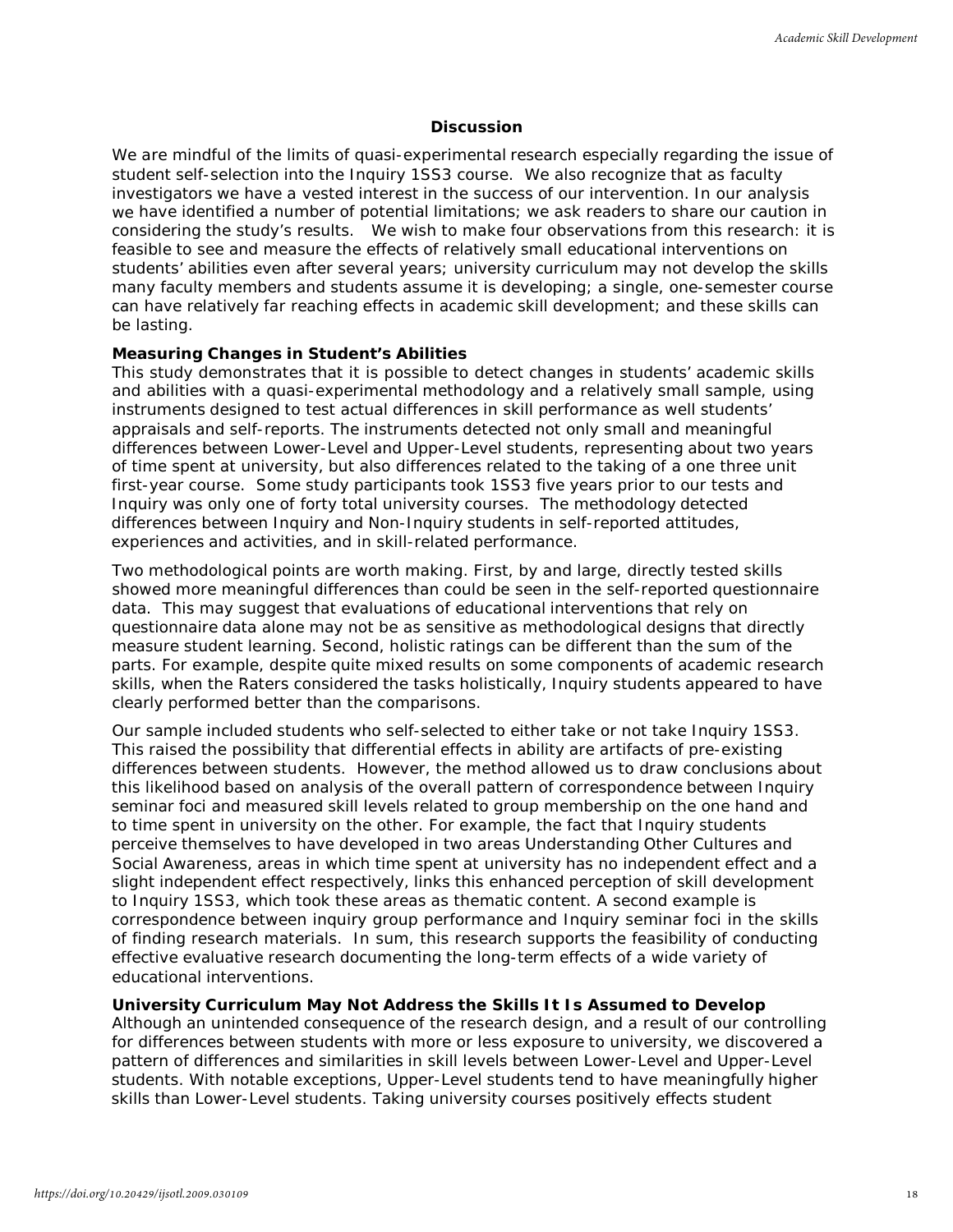perceptions of their skill development and actual measured performance in skill areas including: academic research skills as a whole and specific skills including question development, accessing relevant information, summarizing a research paper and selfassessing performance. These improvements reinforce the "standard" wisdom that taking university courses increases academic skills and abilities in at least some areas. On the other hand, attending university seems to have little to no effect in improving student's abilities in oral presentations, critical reasoning, participatory learning, or in critical thinking and research planning. Most instructors would expect to see general progress in student skill levels, so the areas in which no effect was found are disturbing. We cannot easily generalize beyond our particular university context; but it is notable that the skills which showed little or no development tend to be those which are assumed to be *naturally*  developed in most university programs – those related to critical thinking, oral communication, and collaborative or independent learning. This study suggests that these assumptions cannot be taken for granted.

## **A Single Semester Inquiry Course Can Have Meaningful Effects on Skill Development**

This study demonstrates that the positive effects associated with taking Inquiry 1SS3 are significant. As the effects of the course are less obvious with the passage of time, the short term effects associated with the seminar can be most clearly seen by considering just Lower-Level students. Amongst this moiety, Inquiry students - those who on average had taken the course within two years of testing - there are widespread and meaningful advantages over the Lower-Level comparison Non-Inquiry students in most of the skill areas we directly tested.

Lower Level Inquiry students perceived themselves to be more self-directed and less guided by others in their learning, and had a higher appraisal of their skill development than the Comparison group. Lower Level Inquiry students scored higher than the Comparison group in the academic research skills exercise rated as a whole and in many of the component skills including accessing relevant information, summarizing a research paper, planning research and self-assessing performance. Lower Level Inquiry students also performed better in oral presentations and in the skills related to the critical reasoning exercise. There were several areas in which Lower Level Inquiry students were no different than the Comparison group including question development, critical thinking, and teamwork. However, it should be emphasized that among Lower-Level students, Non-Inquiry students were never at an advantage over Inquiry students, with the single exception that they offered more and better justifications for their research questions.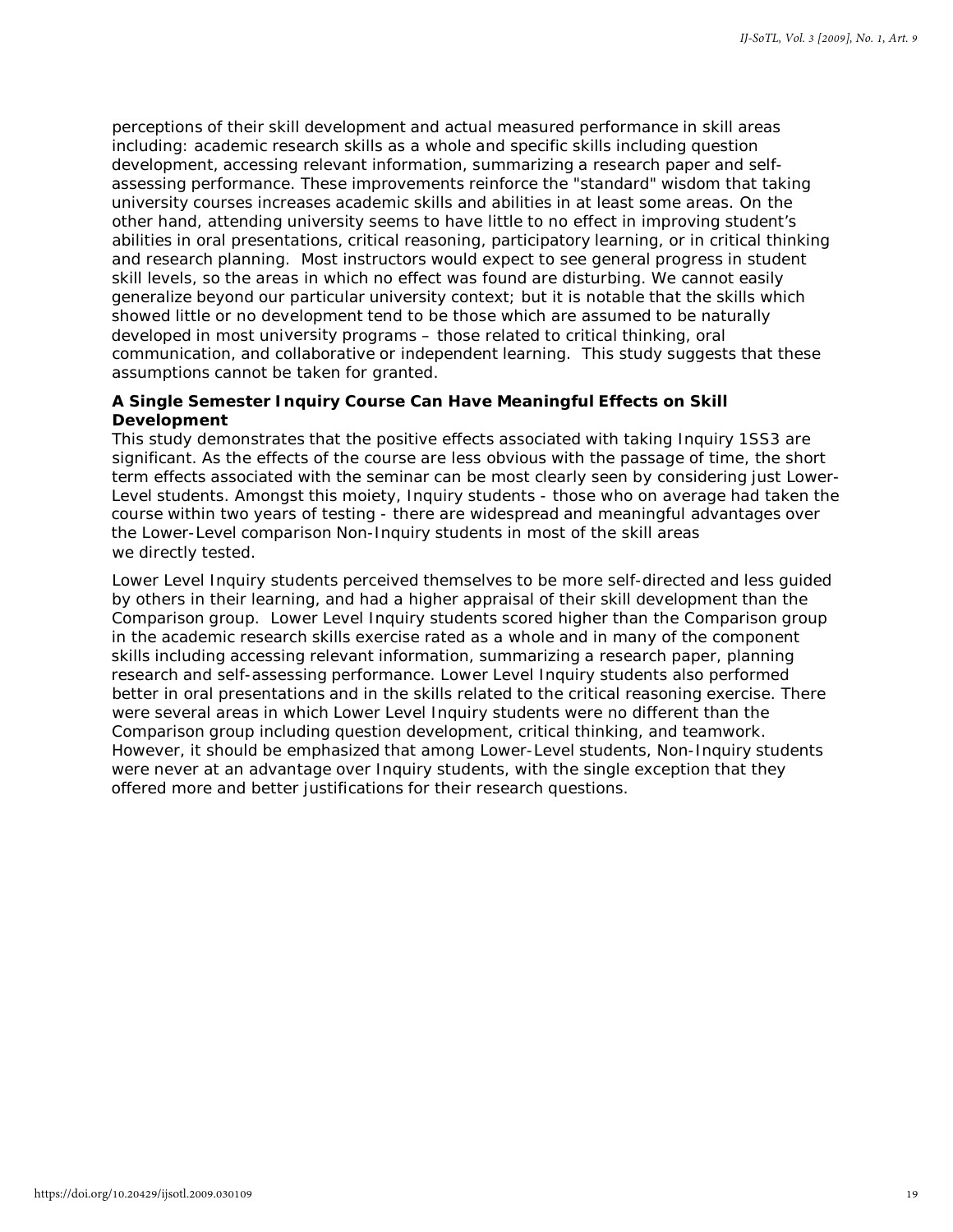

**Figure 3**: Typical Pattern, exemplified by Holistic Rating of Academic Research Skills

## **Skills, Once Developed, Are Typically Lasting**

The situation becomes more complex when Upper Level students are added back into the mix and we look at effects related to a course taken between three and five years previously. Considering for the moment only Inquiry student scores, and comparing Lower and Upper levels, there are examples of both continued skill development and, in a few cases, skill loss. However, in sum the evidence indicates that the skills gained by students who took Inquiry 1SS3 are at least maintained between Lower and Upper Levels.

Though the Inquiry student skills are lasting, the *advantage* they have over the Comparison group typically becomes less pronounced or disappears over time. This is not true in all cases but the pattern is common enough that we regard it as typical (see Figure 3). Inquiry students who have more recently taken the seminar have a clear advantage over the comparisons but with the passage of time do not progress as quickly as the comparisons.

We are unable to fully explain this pattern. One possibility is that there are skills ceilings which Inquiry students simply reach earlier through seminar participation. The ceilings could relate to either student capacity or to 'performance expectation' determined by the demands of the university environment such that once a student has sufficiently mastered a skill set to meet the expectation of the environmental demands, there is little incentive for further progress. The fact that skills do not typically develop further nor dissipate among Inquiry students between lower and upper levels may suggest that the university environment is supportive enough to maintain the skills developed in Inquiry 1SS3 but not challenging enough to stimulate their further development. The relationship of skill ceilings to the supportiveness or challenge of the learning environment remains an important question for further inquiry.

#### **Conclusions**

The logic model (Astin, 1991, 1993) underlying this research assumes that a learning environment is a *complex* system in which many input and environment variables can potentially affect the (output) development of students' skills . While it is impossible to control for all confounding effects (for example, the differences between instructors' style of teaching) or to know the way those effects interact, it is possible to make reasonable connections between the inputs, environment and outputs based on evidence provided by this study.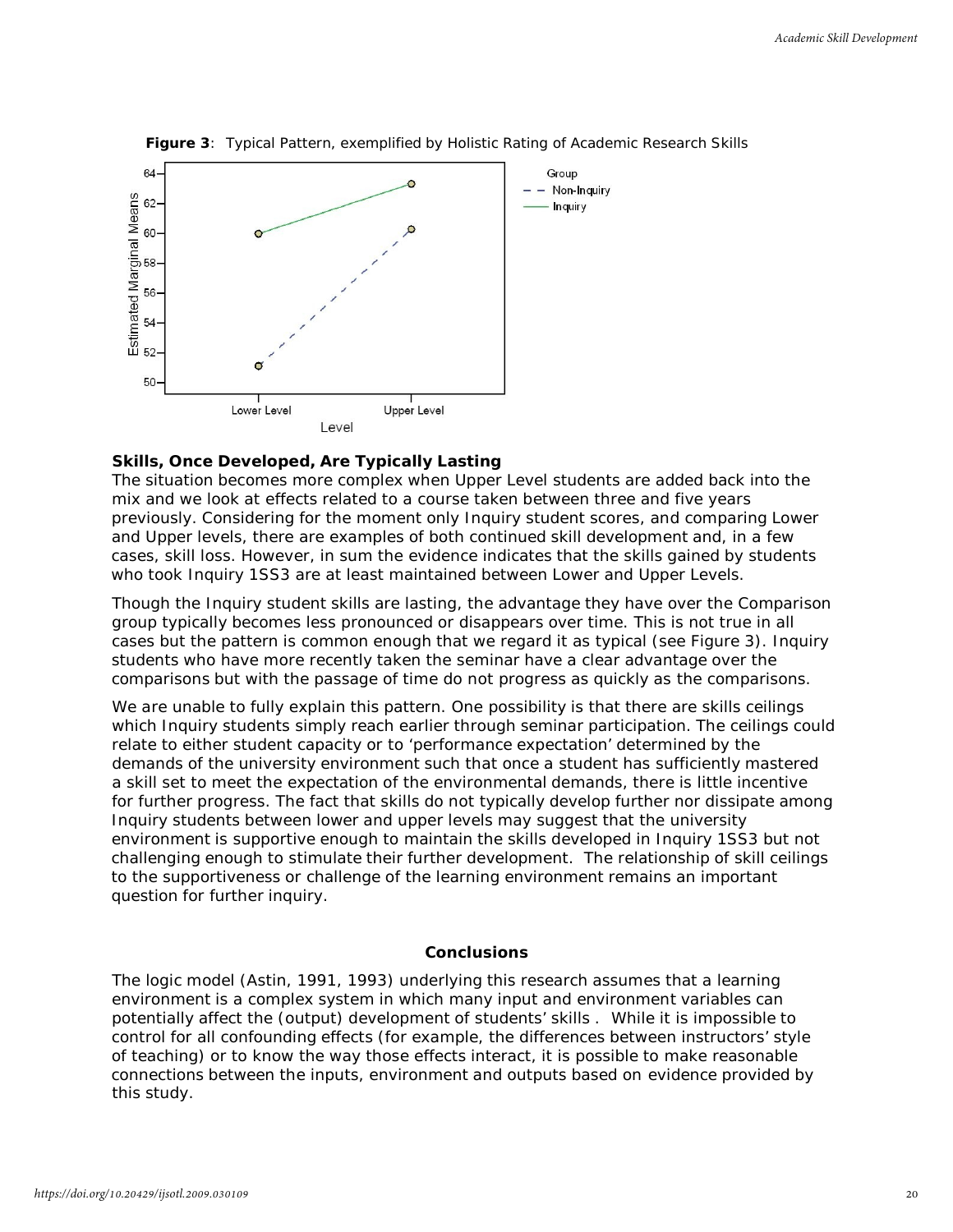Important questions about the potency of an Inquiry seminar are addressed by this research. The study supports the idea that it is possible to meaningfully develop academic and intellectual skills with a single first-year inquiry seminar course. The findings suggest that a little intervention (a three unit course) can have relatively large effects. For example, in many cases where 1SS3 is associated with higher performance, the magnitude and significance of the difference is similar to the difference between Lower and Upper-Level students, roughly a two year advantage.

The results outlined here have significant implications for the way universities organize and develop their curriculum, especially for first-year students. These findings suggest that offering a first-year inquiry seminar can be a useful activity for students and the university. At the same time we need to know more about the relative importance of courses that focus on the development of academic skills *per se* versus those that embed skill development in an engaging pedagogy such as inquiry-based learning.

On the other hand, both direct efforts at teaching skills and the cumulative effects of attending university had little or no effect on performance measures of *critical thinking*, *question development*, and *research planning.* As van Gelder (2005) points out "almost everyone agrees that one of the main goals of education, at whatever level, is to help develop general thinking skills, particularly critical thinking skills." Our findings suggest that our university specifically, and other universities by extension, are failing at this task. This introduces a considerable challenge to universities. What steps must they take if they are in improving the abilities of students regarding critical thinking, question development and research planning?

These are of course, complex abilities that, like a second language, require more than a single course or an overall environment supportive of these skill areas. This leads us to believe that more sustained attention needs to be paid to these skill sets throughout university curricula. If we expect students to be life-long learners, universities will need to commit the time and resources to supporting this goal. We hypothesize that extension of inquiry style courses oriented to supporting and challenging the further development of academic and intellectual skills throughout the curricula would ensure universities do in fact produce life-long learners and inquirers.

It is also worthy of note that our findings indicate that measuring skills directly is more sensitive than collecting data from self reports, suggesting that students may not be fully aware of the skills they have developed. The inquiry seminar described in this paper both raised skill levels and awareness of skill levels. The literature suggests that raising awareness of skills is important in facilitating their adaptation to different learning situations (Shepherd, 2000) which we believe is an important aspect of lifelong learning. It may be that one of the important things university can do is make students self-aware of the skills they possess, both the ones they come with and those they develop while at university. These changes would provide students with a heightened awareness of the value of a university education and motivation to continue the process of life-long learning.

#### *Acknowledgements*

We acknowledge the McConnell Family Foundation for funding provided through the Centre for Leadership in Learning, McMaster University. We thank Dale Roy, Christopher Knapper and our research assistant Irene Laurie for their suggestions and input in planning the research and considering the results . We are indebted to a large number of volunteer Raters, members of the Society for Teaching and Learning in Higher Education, who assessed oral presentations. We are also grateful to Alexandra Gill, Mick Healey, Bob Hudspith, Virginia Lee, Herb Jenkins, Gary Poole and Marryellen Weimer who read and commented on earlier drafts or parts of the paper.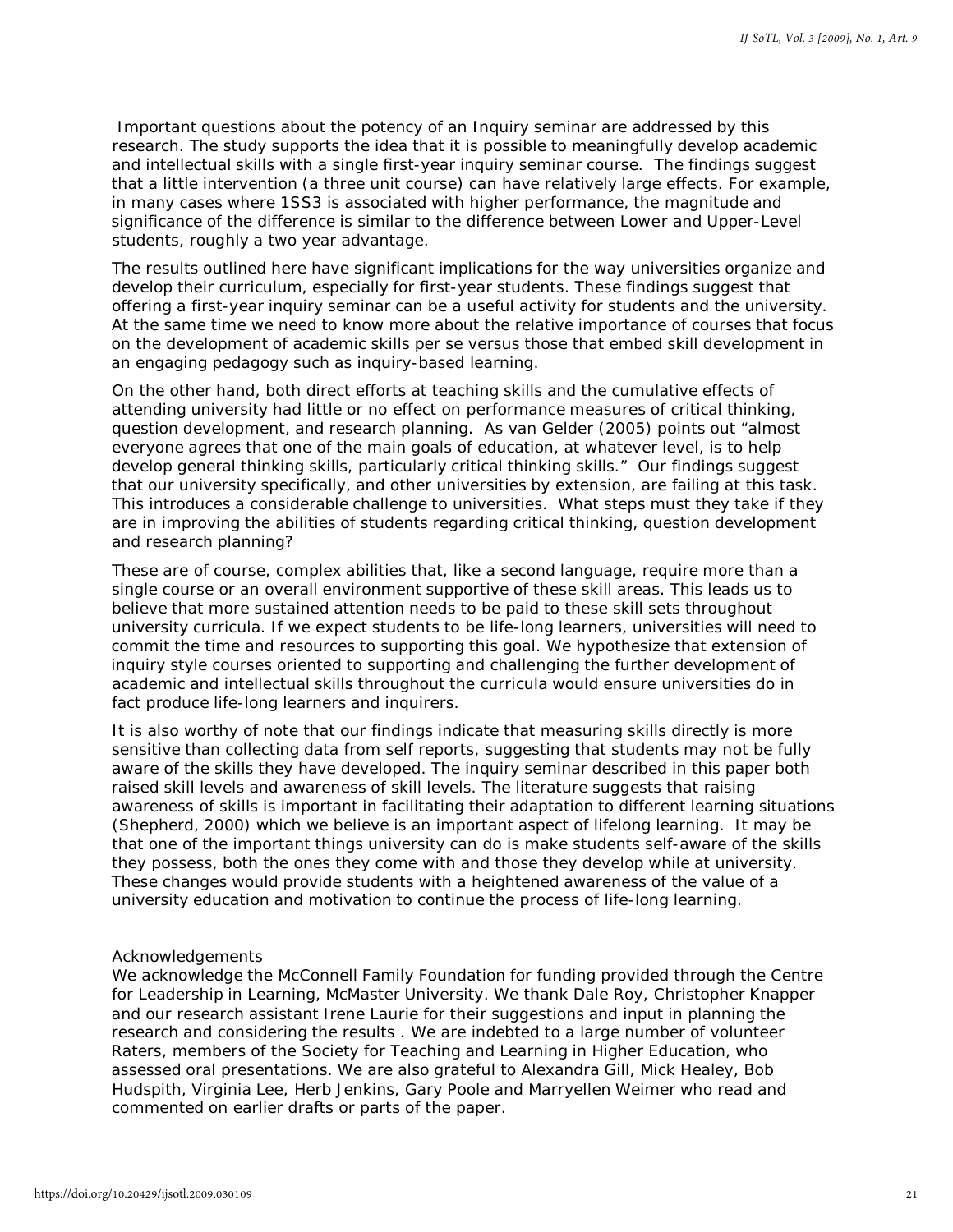### **References**

Astin, Alexander W. (1991). *Assessment for Excellence: The Philosophy and Practice of Assessment and Evaluation in Higher Education*. Phoenix, AZ: American Council on Education and The Oryx Press.

Astin, Alexander W. (1993). *What Matters is College: Four Critical Years.* San Francisco: Jossey-Bass.

Barefoot, B. (2002). *Second National Survey of First-Year Academic Practices*. Brevard, NC: Policy Center on the First Year of College.

[\(http://www.firstyear.org/survey/survey2002/index.html\).](http://www.firstyear.org/survey/survey2002/index.html))

Barr, Robert B. and John Tagg. (1995) From Teaching to Learning: A new paradigm for undergraduate education. *Change* 27:12-25.

Biggs, J., Kember, D., & Leung, D. Y. P. (2001). The revised two-factor Study Process Questionnaire: R-SPQ-2F. *British Journal of Educational Psychology*, 71, 133-149

Bok, Derek. (2006). *Our Underachieving Colleges: A Candid Look at How Much Students Learn and Why They Should Be Learning More.* Princeton University Press; 1 edition

Boyer Commission. (1998). *Reinventing undergraduate education: A blueprint for America's research universities.* Stoney Brook, NY: Carnegie Foundation for University Teaching.

Brew, A., (1999) Research and teaching: Changing relationships in a changing context *Studies in Higher Education* 24 (3):291 – 301

Cohen, J. (1988). *Statistical power analysis for the behavioral sciences* (2nd ed.). Hillsdale, NJ: Lawrence Earlbaum Associates.

Duncan, Otis Dudley. (2003). *The rise of the Nones: a paleostatisitical inquiry: Part 1*. Free Inquiry; 12/1/2003

Fidler, P. P. (1991). Relationship of freshman orientation seminars to sophomore return rates. *Journal of the Freshman Year Experience* 3(1): 7--38.

Healey, Mick 2005 Linking Research and Teaching to Benefit Student Learning *Journal of Geography in Higher Education* 29(2):183 – 20

Jenkins, A. and Pepper, D. (1988) 'Enhancing students employability and self-expression: how to teach oral and group work skills in geography' Journal of Geography in Higher Education, 12, 1: 67-83

Justice, Christopher, James Rice, Wayne Warry, Sue Inglis, Stefania Miller, Sheila Sammon. (2007) Inquiry in Higher Education: Reflections and Directions on Course Design and Teaching Methods. *Innovative Higher Education* 31(4): 201 – 214

Justice, Christopher, James Rice, Wayne Warry, Irene Laurie. (2007) "Taking an 'Inquiry' course makes a difference - a comparative analysis of student learning" *Journal on Excellence in College Teaching* 18 (1), 57-77

Justice, C., Rice, J., Warry, W, Inglis, S., Miller, S. & Sammon, S. (2006) Inquiry in Higher Education: Reflections and Directions on Course Design and Teaching Methods Innovative Higher Education (not yet in paper - currently available on web only [http://www.springerlink.com/content/657654245h8621w3/\)](http://www.springerlink.com/content/657654245h8621w3/))

Knapper, C. K., & Cropley, A. J. (2000). *Lifelong learning in higher education.* London: Kogan Page.